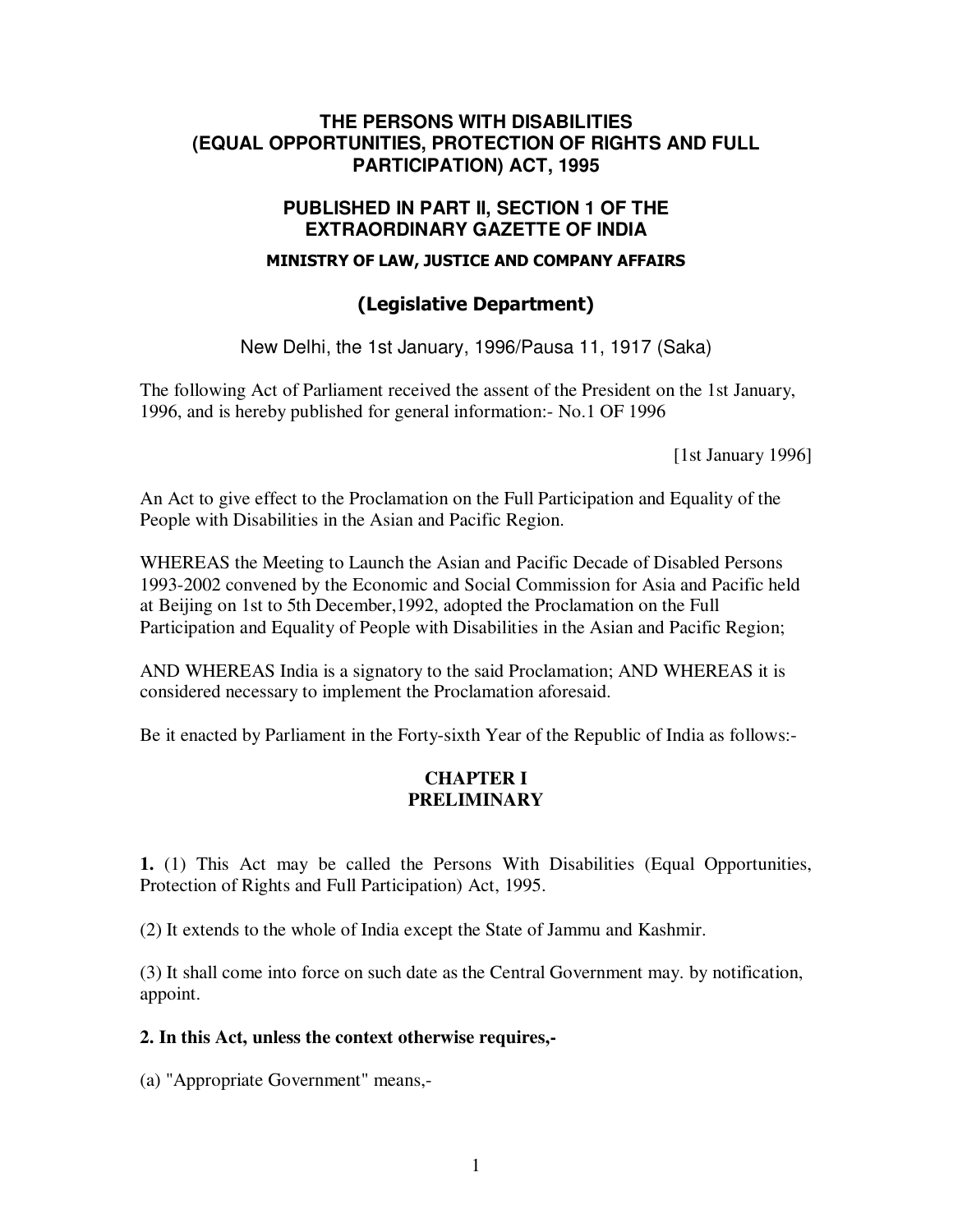(i) In relation to the Central Government or any establishment wholly or substantially financed by that Government, or a Cantonment Board constituted under the Cantonment Act, 1924, the Central Government ;

(ii) In relation to a State Government or any establishment wholly or substantially financed by that Government, or any local authority., other than a Cantonment Board, the State Government;

(iii) In respect of the Central Co-ordination Committee and the Central Executive Committee, the Central Government;

(iv) In respect of the State Co-ordination Committee and the State Executive Committee, the State Government;

(b) "Blindness" refers to a condition where a person suffers from any of the following conditions, namely:-

(i) Total absence of sight. or

(ii) Visual acuity not exceeding 6160 or 201200 (snellen) in the better eye with correcting lenses; or

(iii) Limitation of the field of vision subtending an angle of 20 degree or worse;

(c) "Central Co-ordination Committee" means the Central Co-ordination Committee constituted under sub-section (1) of section 3;

(d) "Central Executive Committee" means the Central Executive Committee constituted under sub-section (1) of section 9;

(e) "Cerebral palsy" means a group of non-progressive conditions of a person characterized by abnormal motor control posture resulting from brain insult or injuries occurring in the pre-natal, peri-natal or infant period of development;

(f) "Chief Commissioner" means the Chief Commissioner appointed under subsection (1) of section 57;

(g) "Commissioner" means the Commissioner appointed under sub-section (1) of section 60;

(h) "Competent authority" means the authority appointed under section 50;

(i) "Disability" means-

(I) Blindness;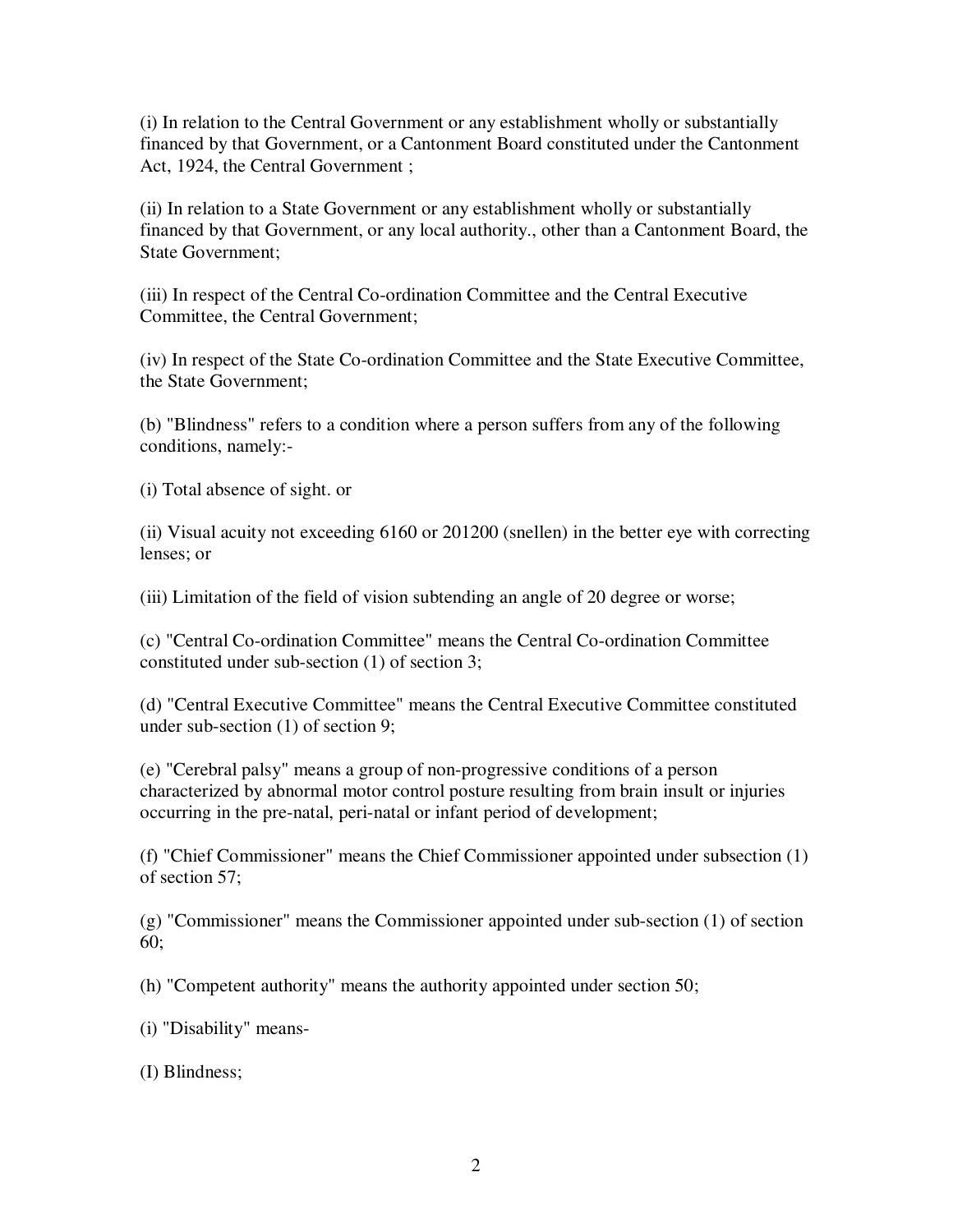(ii) Low vision;

(iii) Leprosy-cured;

(iv) Hearing impairment;

- (v) Loco motor disability;
- (vi) Mental retardation;
- (vii) Mental illness;

(j) "Employer" means,-

(i) In relation to a Government, the authority notified by the Head of the Department in this behalf or where no such authority is notified, the Head of the Department; and

(ii) In relation to an establishment, the chief executive officer of that the establishment;

(k) "Establishment" means a corporation established by or under a Central, Provincial or State Act, or an authority or a body owned or controlled or aided by the Government or a local authority or a Government company as defined in section 617 of 'the Companies Act, 1956 and includes Departments of a Government;

(l) "Hearing impairment" means loss of sixty decibels or more in the better year in the conversational range of' frequencies;

(m) "Institution for persons with disabilities" means an institution for the reception. Care, protection, education, training, rehabilitation or any other service of persons with disabilities;

(n) "Leprosy cured person" means any person who has been cured of leprosy but is suffering from-

(i) Loss of sensation in hands or feet as well as loss of sensation and paresis in the eye and eye-lid but with no manifest deformity;

(ii) Manifest deformity and paresis; but having sufficient mobility in their hands and feet to enable them to engage in normal economic activity;

(iii) Extreme physical deformity as well as advanced age which prevents him from undertaking any gainful occupation, and the expression "leprosy cured" shall be construed accordingly;

(o) "Loco motor disability" means disability of the bones, joints muscles leading to substantial restriction of the movement of the limbs or any form of cerebral palsy,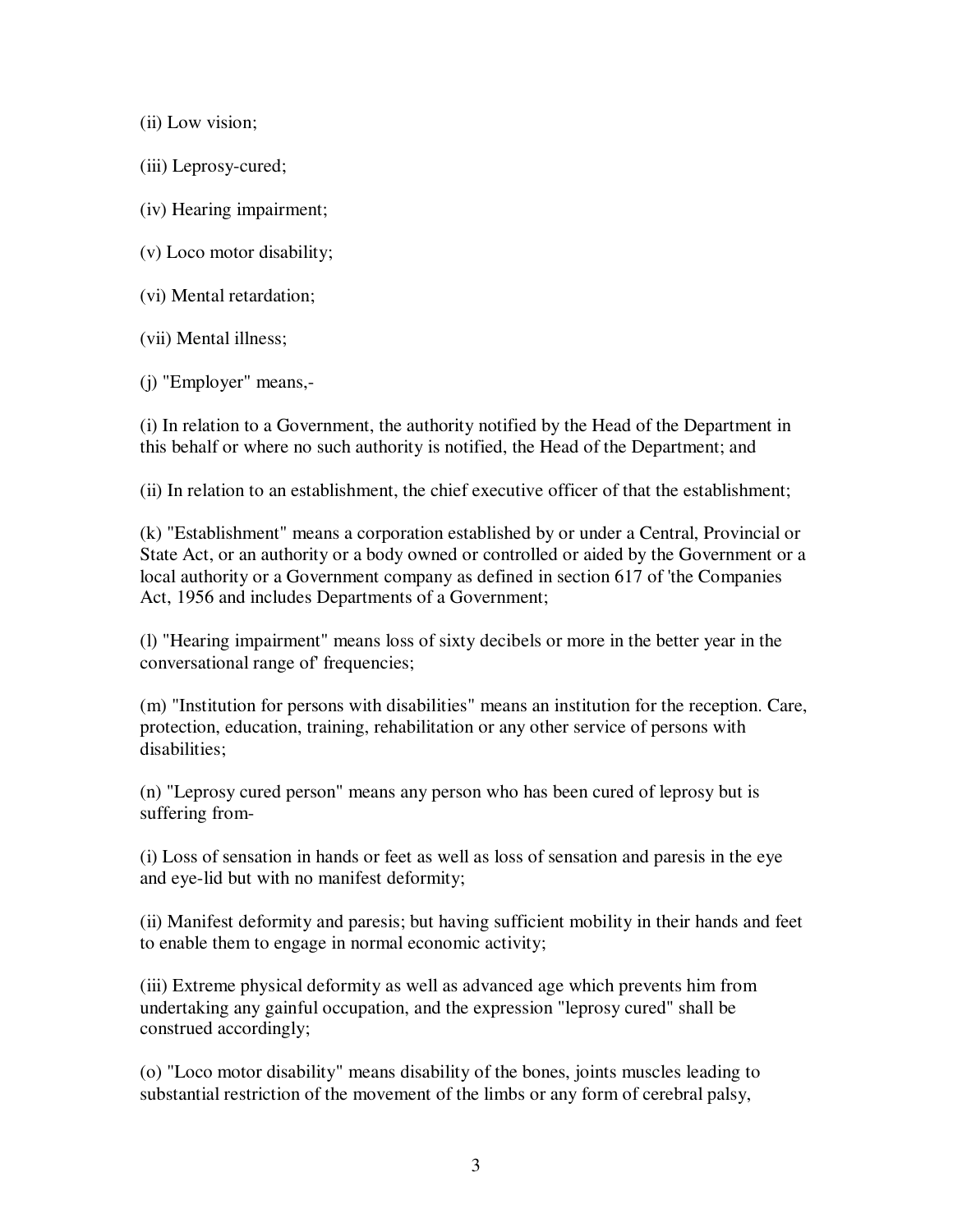(p) "Medical authority" means any hospital or institution specified for the purposes of this Act by notification by the appropriate Government;

(q) "Mental illness" means any mental disorder other than mental retardation;

(r) "Mental retardation" means a condition of arrested or incomplete development of mind of a person which is specially characterized by sub normality of intelligence;

(s) "Notification" means a notification published in the, Official Gazette;

(t) "Person with disability" means a person suffering from not less than forty per cent. of any disability as certified by a medical authority;

(u) "Person with low vision" means a person with impairment of visual functioning even after treatment or standard refractive correction but who uses or is potentially capable of using vision for the planning or execution of a task with appropriate assistive device;

(v) "Prescribed" means prescribed by rules made under this Act;

(w) "Rehabilitation" refers to a process aimed at enabling persons with disabilities to reach and maintain their optimal physical, sensory, intellectual, psychiatric or social functional levels;

(x) "Special Employment Exchange" means any office or place established and maintained by the Government for the collection and furnishing of information, either by keeping of registers or otherwise, respecting-

(i) Persons who seek to engage employees from amongst the persons suffering from disabilities;

(ii) Persons with disability who seek employment;

(iii) Vacancies to which person with disability seeking employment may be appointed;

(y) "State Co-ordination Committee" means the State Co-ordination Committee constituted under sub-section (1) of section 19;

(z) "State Executive Committee" means the State Executive Committee constituted under sub-section (l) of section 19

#### **CHAPTER II THE COORDINATION COMMITTEE**

**3. (1)** The Central Government shall by notification constitute a body to be known as the Central Co-ordination Committee to exercise the powers conferred on, and to perform the functions assigned to it, under this Act.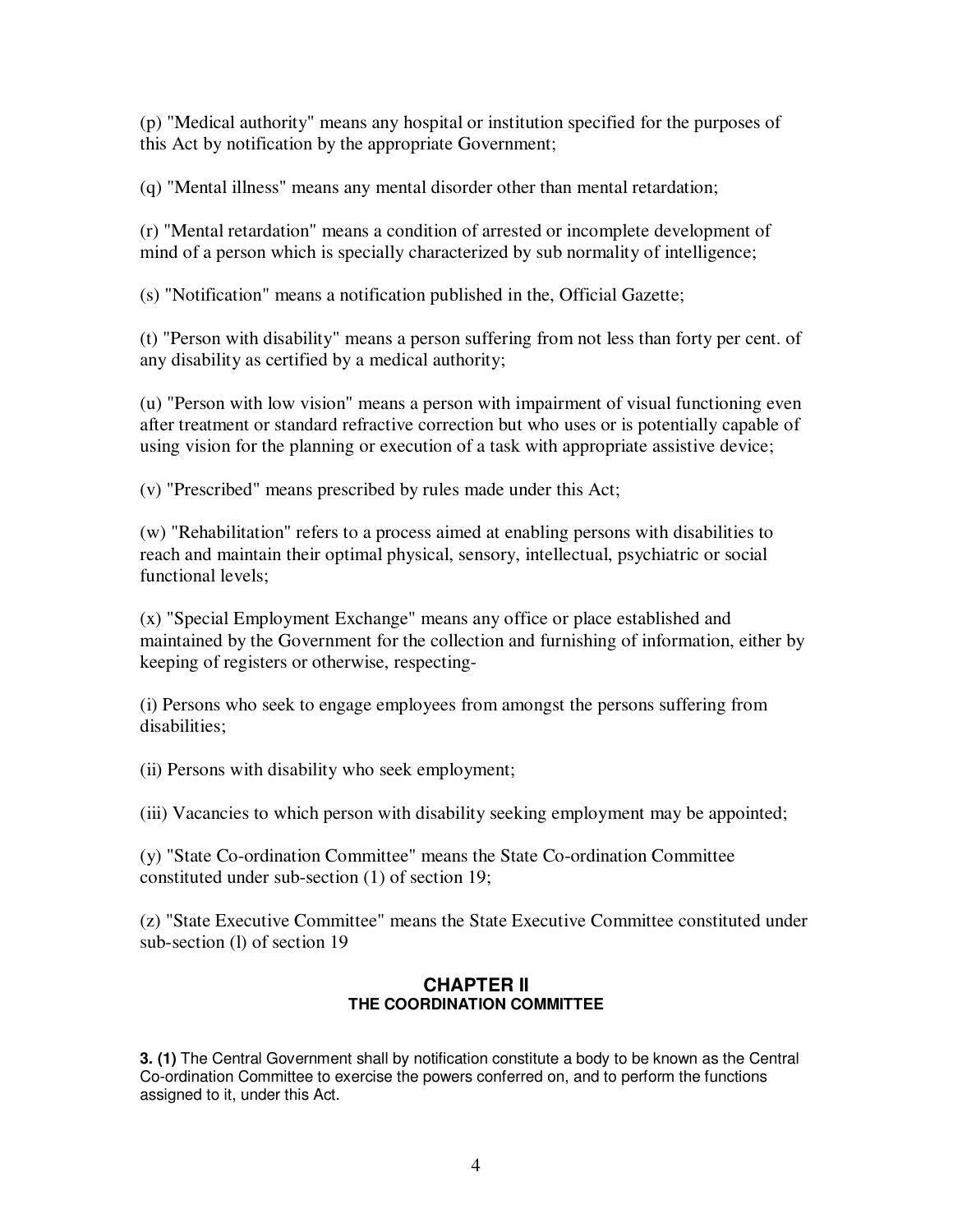**(2)** The Central Co-ordination Committee shall consist of-

(a) The Minister in charge of the Department of Welfare in the Central Government, Chairperson, ex officio;

(b) The Minister of State in-charge of the Department of Welfare in the Central Government, Vice-Chairperson, ex officio;

(c) Secretaries to the Government of India in-charge of the Departments of Welfare, Education, Woman and Child Development, Expenditure, Personnel, Training and Public Grievances, Health, Rural Development, Industrial Development, Urban Affairs and Employment, Science and Technology. Legal Affairs, Public Enterprises, Members, ex officio;

(d) Chief Commissioner, Member, ex officio;

(e) Chairman Railway Board, Member, ex officio;

(f) Director-General of Lab our, Employment and Training, Member, ex officio;

(g) Director, National Council for Educational Research and Training, Member, ex officio;

(h) Three Members of Parliament. of whom two shall be elected by the House of the People and one by the Council of States, Members;

(I) Three persons to be nominated by the Central Government to represent the interests, which in the opinion of that Government ought to be represented, Members;

(j) Directors of the-

**(I)** National Institute for the Visually Handicapped, Dehradun;

**(ii)** National Institute for the Mentally Handicapped, Secundrabad;

**(iii)** National Institute for the Orthopaedically Handicapped, Calcutta;

**(iv)** Ali Yavar Jung National Institute for the Hearing Handicapped, Bombay,

Members, ex officio;

(k) Four Members to be nominated by the Central Government by rotation to represent the States and the Union territories in such manner as may be prescribed by the Central Government: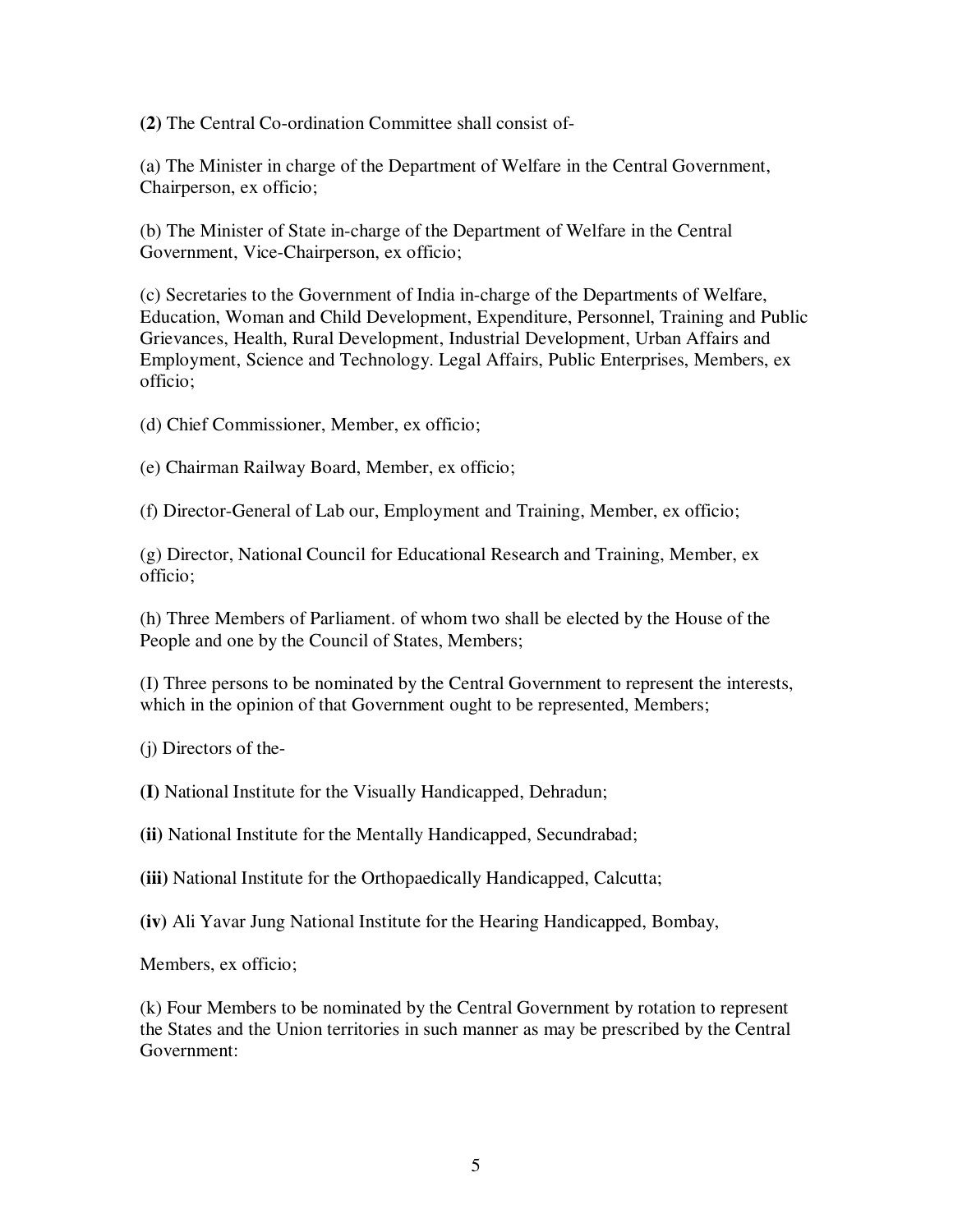Provided that no appointment under this clause shall be made except on the recommendation of the State Government or, as the case may be, the Union territory;

(l) Five persons as far as practicable, being persons with disabilities. to represent nongovernmental Organizations or associations which are concerned with disabilities, to he nominated by the Central Government, one from each area of disability, Members:

Provided that while nominating persons under this clause, the Central Government shall nominate at least one woman and one person belonging to Scheduled Castes or Scheduled Tribes;

(m) Joint Secretary to the Government of India in the Ministry of Welfare dealing with the welfare of the handicapped, Member-Secretary, ex officio.

**(3)** The office of the Member of the Central Co-ordination Committee shall not disqualify its holder for being chosen as or for being a Member of either House of Parliament.

**4. (1)** Save as otherwise provided by or under this Act a Member of Central Coordination Committee nominated under clause (i) or clause (l) of sub-section (2) of section 3 shall hold office for a term of three years from the date of his nomination:

Provided that such a Member shall, notwithstanding the expiration of his term, continue to hold office until his successor enters upon his office.

**(2)** The term of office of an ex officio Member shall come to an end as soon as he ceases to hold the office by virtue of which he was so nominated.

**(3)** The Central Government may if it thinks fit remove any Member nominated under clause (i) or clause (1) of subsection (2) of section 3, before the expiry of his term of office after giving him a reasonable opportunity of showing cause against the same.

**(4)** A Member nominated under clause (i) or clause (1) of subsection (2) of section 3 may at any time resign his office by writing under his hand addressed to the Central Government and the seat of the said Member shall thereupon become vacant.

**(5)** A casual vacancy in the Central Co-ordination Committee shall be filled by a fresh nomination and the person nominated to fill the vacancy shall hold office only for the remainder of the term for which the Member in whose place he was so Dominated.

**(6)** A Member nominated under clause (i) or clause (l) of subsection (2) of section 3 shall be eligible for (7) Members nominated under clause (i) and clause (1) of sub-section (2) of section 3 shall receive such allowances as may, be prescribed by the Central Government.

**5. (1)** No person shall be a Member of the Central Coordination Committee, who-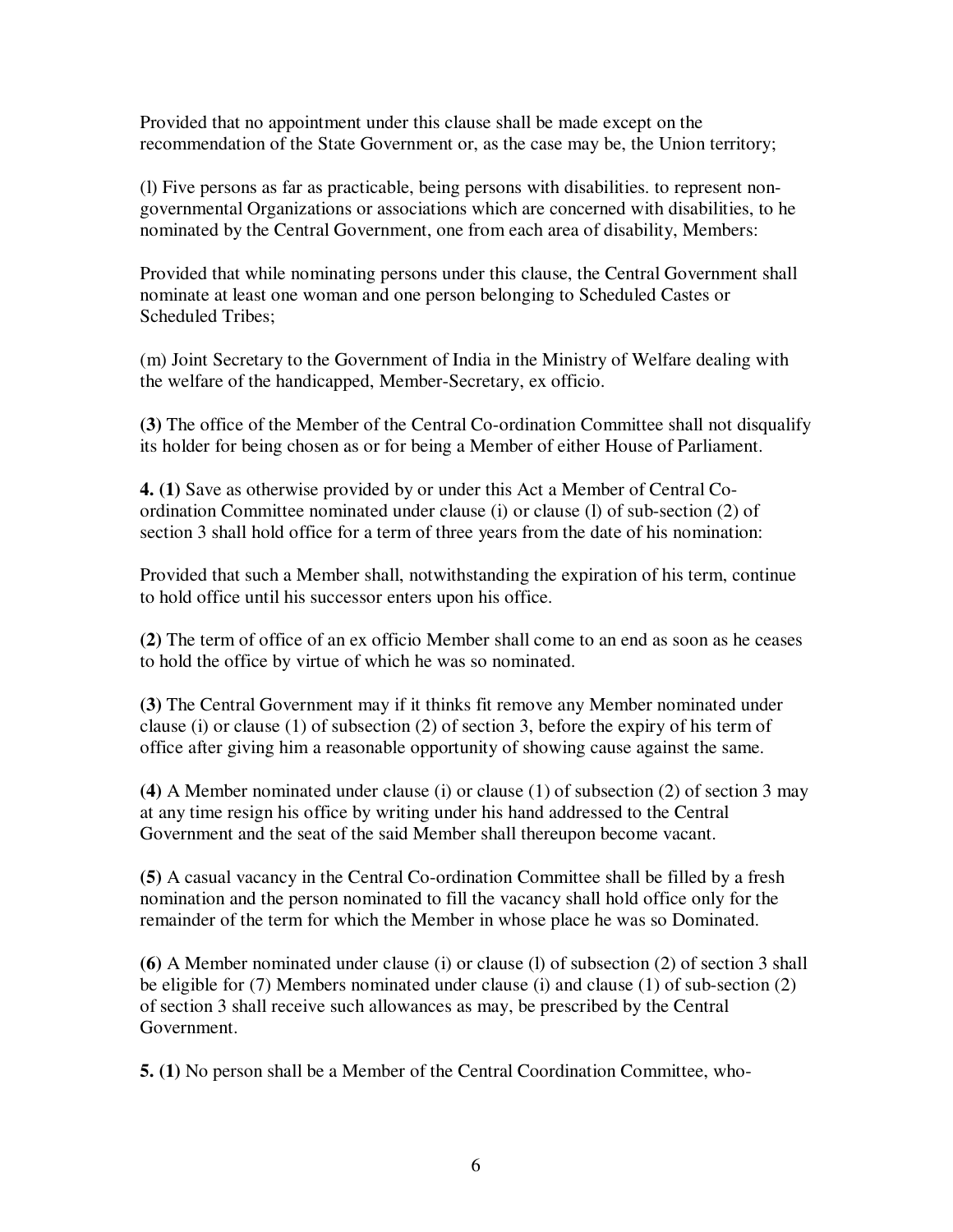(a) Is, or at any time has been, adjudged insolvent or has suspended payment of his debts or has compounded with his creditors, or

(b) Is of unsound mind and stands so declared by a competent court, or

(c) Is or has been convicted of an offence which, in the opinion of the Central Government, involves moral turpitude, or

(d) Is or at any time has been convicted of an offence under this Act. or

(e) Has so abused in the opinion of the Central Government his position as a Member as to render his continuance in the Central Coordination Committee detrimental to the interests of the general public.

**(2)** No order of removal shall be made by the Central Government under this section unless the Member concerned has been given a reasonable opportunity of showing cause against the same.

**(3)** Notwithstanding anything contained in sub-section (1) or sub-section (6) of section 4, a Member who has been removed under this section shall not be eligible for renomination as a Member.

**6.** If a Member of the Central Coordination Committee becomes subject to any of the disqualifications specified in section 5, his scat shall become vacant.

7. Lie Central Coordination Committee shall meet at least once in every six months and shall observe such rules of procedure in regard to the transaction of business at its meetings as may be prescribed by the Central Government.

**8. (1)** Subject to the provisions of this Act, the function of the Central Coordination Committee shall be to serve as the national focal point on disability matters and facilitate the continuous evolution of a comprehensive policy towards solving the problems faced by persons with disabilities.

**(2)** In particular and without prejudice to the generality of the foregoing, the Central Coordination Committee may perform all or any, of the following functions, namely:-

(a) Review and coordinate the activities of all the Departments of Government and other Governmental and non-Govemmental Organizations which are dealing with matters relating to persons with disabilities;

(b) Develop a national policy to address issues faced by, persons with disabilities;

(c) Advise the Central Government on the formulation oil policies, programmes, legislation and projects with respect to disability,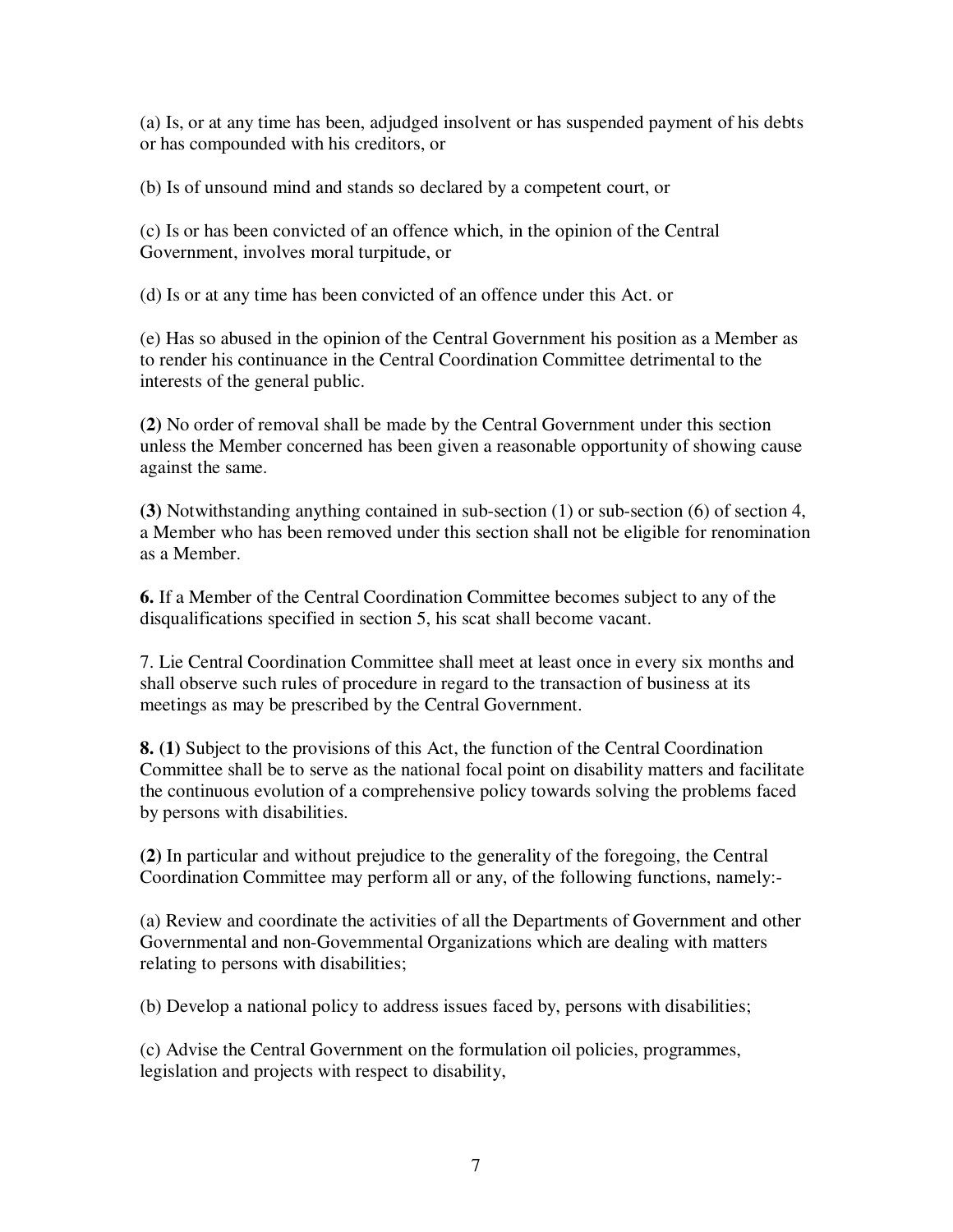(d) Take up the cause of persons with disabilities with the concerned authorities and the international organizations with a view, to provide for schemes and projects for the disabled in the national plans and other programmes and policies evolved by the international agencies;

(e) Review in consultation with the donor agencies their funding policies from the perspective of their impact on persons with disabilities;

(f) Take such other steps to ensure barrier free environment in public places, work places, public utilities, schools and other institutions;

(g) Monitor and evaluate the impact of policies and programmes designed for achieving equality and full participation of persons with disabilities;

(h) To perform such other functions as may be prescribed by the Central Government.

**9. (1)** The Central Government shall constitute a Committee to be known as the Central Executive Committee to perform the functions assigned to it under this Act.

**(2)** The Central Executive Committee shall consist of-

(a) The Secretary to the Government of India in the Ministry of Welfare, Chairperson, ex officio;

(b) The Chief Commissioner, Member, ex officio;

(c) The Director-General for Health Services, Member, ex officio;

(d) The Director-General, Employment and Training, Member, ex officio;

(e) Six persons not below the rank of a Joint Secretary to the Government of India, to represent the Ministries or Departments of Rural Development, Education. Welfare, Personnel Public Grievances and Pension and Urban Affairs and Employment, Science and Technology, Members, ex officio;

(f) The Financial Advisor, Ministry of Welfare in the Central Government, Member, ex officio;

(g) Advisor (Tariff) Railway Board, Member, ex officio;

(h) Four members to be nominated by the Central Government, by rotation, to represent the State Governments and the Union territories in such manner as may be prescribed by the Central Government;

(i) One person to be nominated by the Central Government to represent the interest, which in the opinion of the Central Government ought to be represented, Member;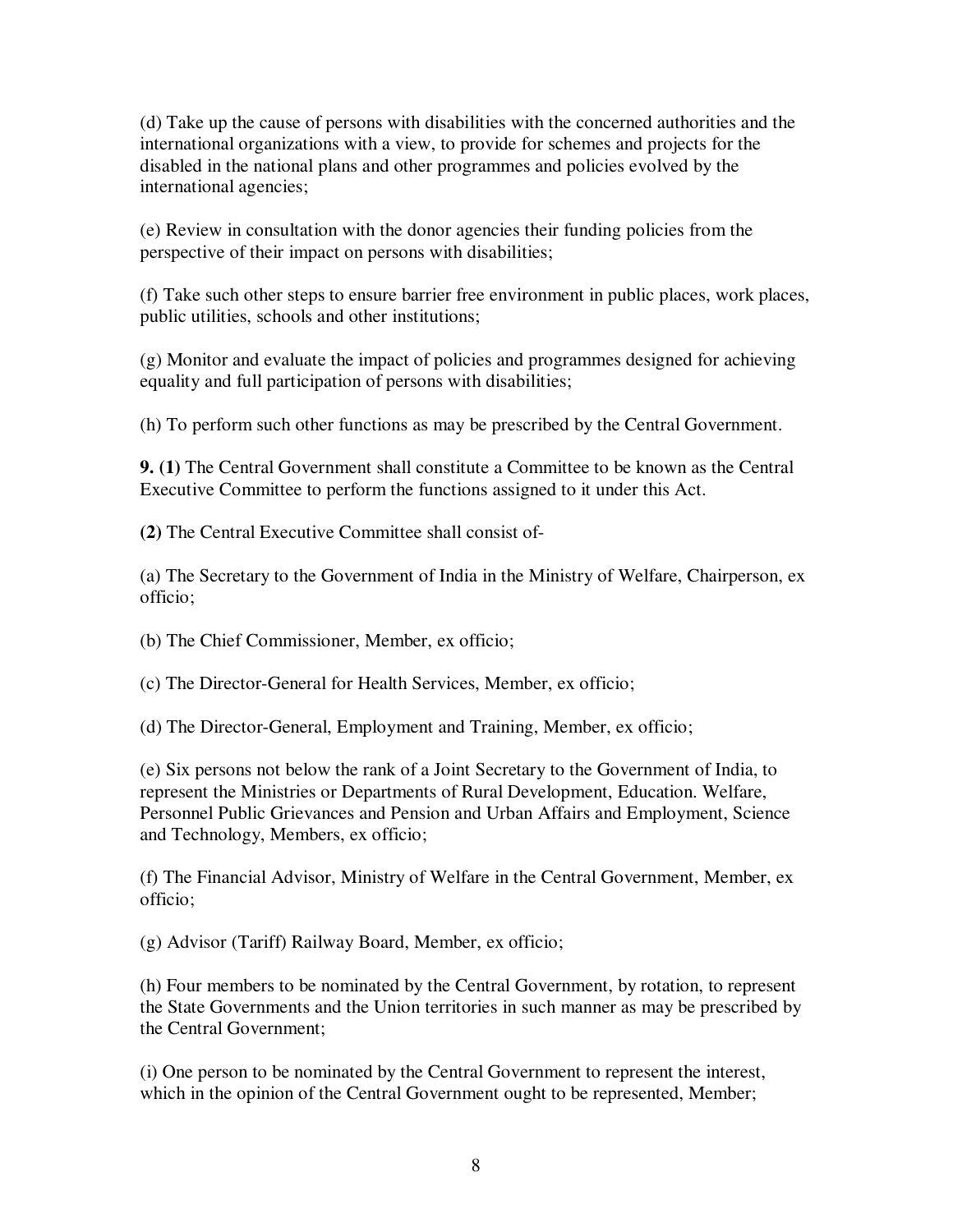(j) Five persons, as far as practicable, being persons with disabilities, to represent nongovernmental organizations or associations which are concerned with disabilities, to he nominated by the Central Government, one from each area of disability, Members:

Provided that while nominating persons under this clause, the Central Government shall nominate at least one woman and one person belonging to Scheduled Castes or Scheduled Tribes;

(k) Joint Secretary to the Government of India in the Ministry of Welfare dealing with the welfare of the handicapped, Member-Secretary, ex officio.

**(3)** Members nominated under clause (i) and clause (j) of sub-section (2) shall receive such allowances as may be prescribed by the Central Government.

**(4)** A Member nominated under clause (i) or clause (i) of sub-section (2) may at any time resign his office by writing under his hand addressed to the Central Government and the scat of the said Member shall thereupon become vacant.

**10. (1)** The Central Executive Committee shall be the executive body of the Central Coordination Committee and shall be responsible for carrying out the decisions of the Central Coordination Committee.

**(2)** Without prejudice to the provisions of sub-section (1), the Central Executive Committee shall also perform such other functions as may be delegated to it by the Central Coordination Committee.

**11.** The Central Executive Committee shall meet at least once in three months and shall observe such rules of procedure in regard to the transaction of business at its meetings as may be prescribed by the Central Government.

**12. (1)** The Central Executive Committee may associate with itself in such manner and for such purposes as may be prescribed by the Central Government any person whose assistance or advice it may desire to obtain in performing any of its functions under this Act.

**(2)** A person associated with the Central Executive Committee under sub-section (1) for any purpose shall have the right to take part in the discussions of the Central Executive Committee relevant to that purpose, but shall not have a right to vote at a meeting of the said Committee, and shall not be a member for any other purpose.

**(3)** A person associated with the said Committee under sub-section (1) for any purpose shall be paid such fees and allowances, for attending its meetings and for attending to any other work of the said Committee, as may be prescribed by the Central Government.

#### **CHAPTER III THE STATE COORDINATION COMMITTEE**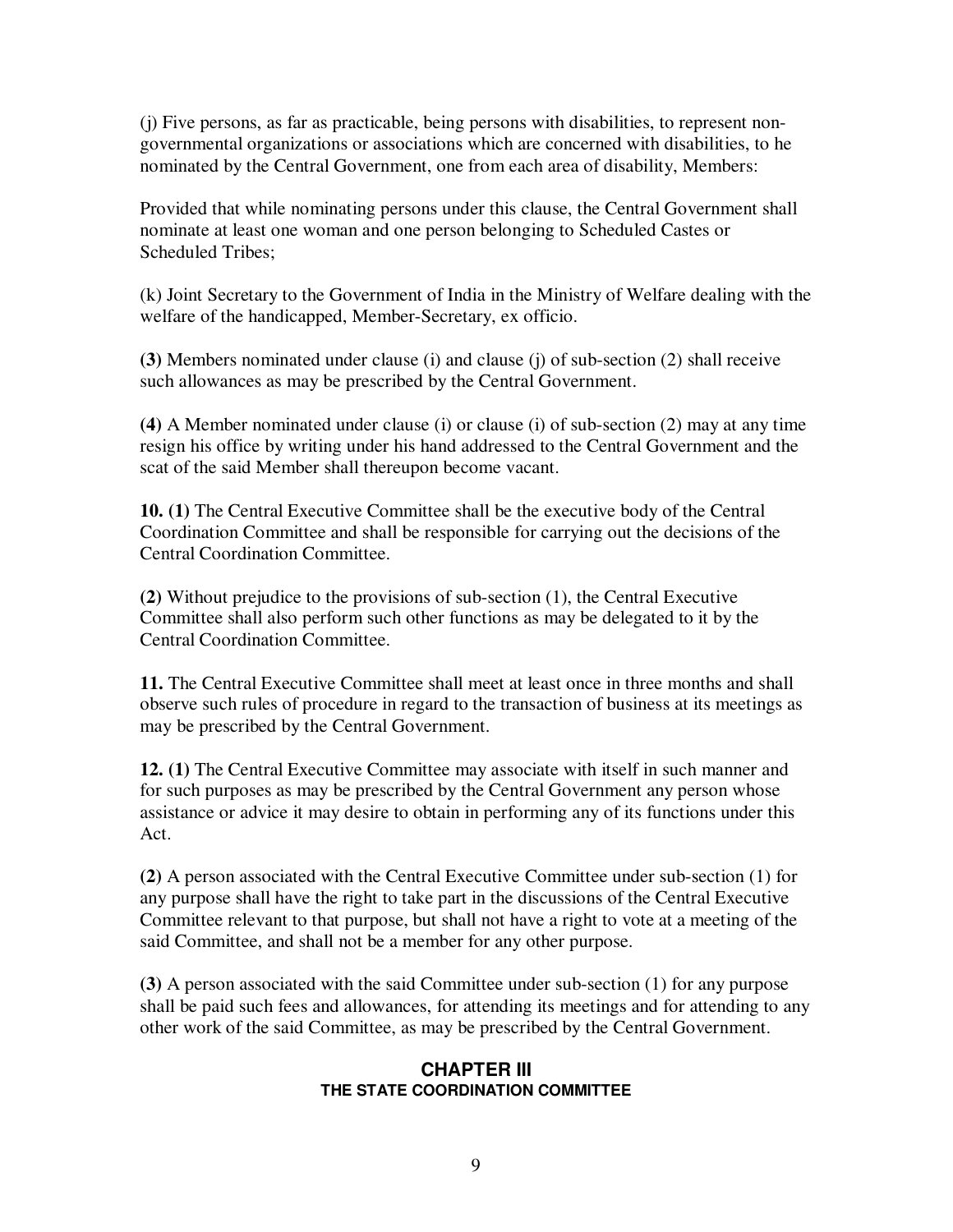**13. (1)** Every State Government shall, by notification, constitute a body to be known as the State Coordination Committee to exercise the powers conferred on, and to perform the function assigned to it, under this Act.

**(2)** the State Coordination Committee shall consist of-

(a) The Minister in-charge of the Department of Social Welfare in the State Government, Chairperson, ex officio;

(b) the Minister of State in-charge of the Department of Social Welfare, if any, Vice-Chairperson, ex officio;

(c) Secretaries to the State Government in-charge of the Departments of Welfare, Education, Woman and Child Development, Expenditure, Personnel Training and Public Grievances, Health, Rural Development, Industrial Development, Urban Affairs and Employment, Science and Technology, Public Enterprises, by whatever name called, Members, ex officio;

(d) Secretary of any other Department, which the State Government considers necessary, Member, ex officio;

(e) Chairman Bureau of Public Enterprises (by whatever name called) Member, ex officio;

(f) Five persons, as far as practicable, being persons with disabilities, to represent nongovernmental organizations or associations which are concerned with disabilities, to be nominated by the State Government, one from each area of disability, Members:

Provided that while nominating persons under this clause, the State Government shall nominate at least one woman and one person belonging to Scheduled Castes or Scheduled Tribes;

(g) Three Members of State Legislature, of whom two shall be elected by the Legislative Assembly and one by the Legislative Council, if any;

(h) Three persons to be nominated by that State Government to represent agriculture, industry or trade or any other interest, which in the opinion of State Government ought to be represented, Members, ex officio;

(i) The Commissioner, Member, ex officio;

(j) Secretary to the State Government dealing with the welfare of the handicapped, Member-Secretary, ex officio.

**(3)** Notwithstanding anything contained in this section, no State Coordination Committee shall be constituted for a Union territory and in relation to a Union territory; the Central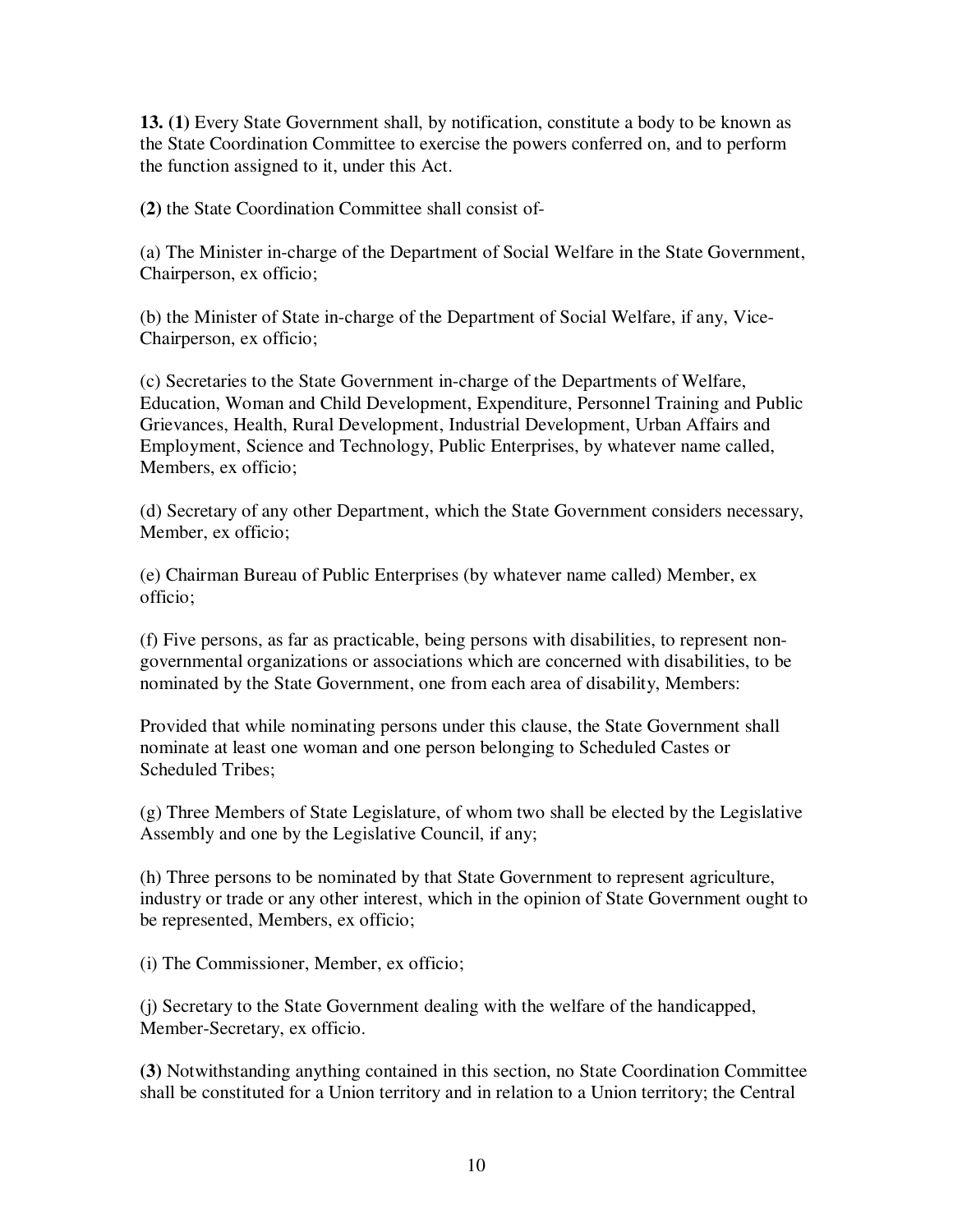Coordination Committee shall exercise the functions and perform the functions of a State Coordination Committee for the Union territory:

Provided that in relation to a Union territory. The Central Coordination Committee may delegate all or any of its powers and functions under this sub-section to such person or body of persons as the Central Government may specify.

**14. (1)** Save as otherwise provided by or under this Act, a Member of a State Coordination Committee nominated under clause (f) or clause (h) of subsection (2) of section 13 shall hold office for a term of three years from the date of his nomination:

Provided that such a Member shall, notwithstanding the expiration of his term, continue to hold office until his successor enters upon his office.

**(2)** The term of office of an ex officio Member shall come to an end as soon as he ceases to hold the office by virtue of which he was so nominated.

**(3)** The State Government may, if it thinks fit, remove any7 Member nominated under clause (f) or clause (h) of sub-section (2) of section 13, before the expiry of his term of office after giving him a reasonable opportunity of showing cause against the same.

**(4)** A Member nominated under clause (f) or clause (h) of sub-section (2) of section 13 may. At any time, resign his office by writing under his hand addressed to the State Government and the seat of the said Member shall thereupon become vacant.

**(5)** A casual vacancy in the State Coordination Committee shall be filled by a fresh nomination and the person nominated to fill the vacancy shall hold office only for the remainder of the term for which the Member in whose place he was so nominated.

**(6)** A Member nominated under clause (f) and clause (h) of sub-section (2) of section 13 shall be eligible for renomination.

**(7)** Members nominated under clause (f) and clause (h) of sub-section (2) of section13 shall receive such allowances as may he prescribed by the State Government.

**15. (1)** No pet-son shall he a Member of the State Coordination Committee, who--

(a) Is, or at any time, has been adjudged insolvent or has suspended payment of his debts or has compounded with his creditors, or

(b) Is of unsound mind and stands so declared by a competent court, or

(c) Is or has been convicted of an offence which in the opinion of the State Government involves moral turpitude, or

(d) Is or at any time has been convicted of an offence under this Act or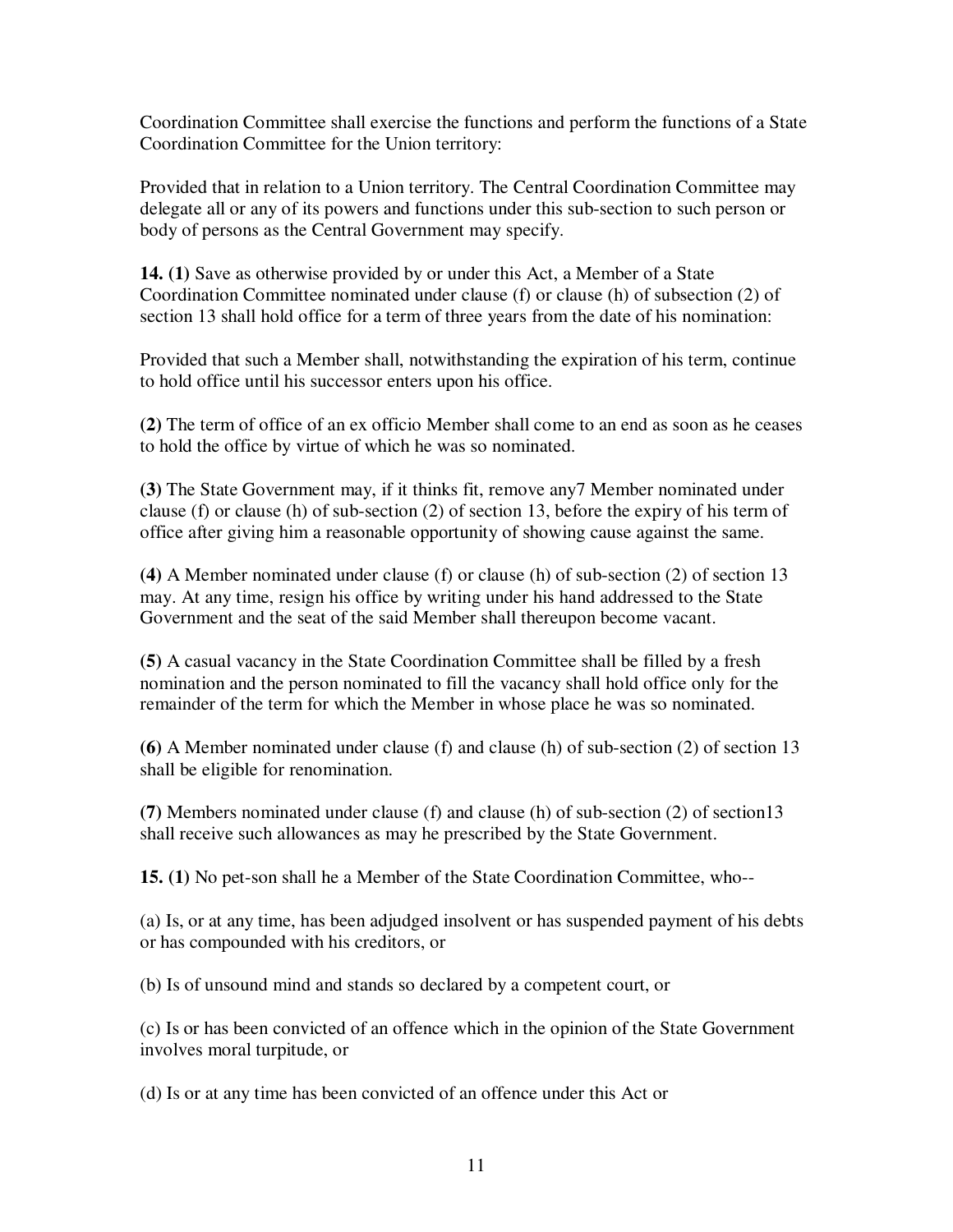(e) Has so abused, in the opinion of the State Government, his position as a member as to render his continuance in the State Coordination Committee detrimental to the interests of the general public.

**(2)** No order of removal shall be made by the State Government under this section unless the Member concerned has been given a reasonable opportunity of showing cause against the same.

**(3)** Notwithstanding anything contained in sub-section (1) or sub-section (6) of section 14, a Member who has been removed under this section shall net be eligible for renomination as a Member.

**16.** If a Member of the State Coordination Committee becomes subject to any of the disqualifications specified in section 15, his seat shall become vacant.

**17.** The State Coordination Committee shall meet at least once in every six months and shall observe such rules of procedure in regard to the transaction of business at its meetings as may be prescribed.

**18. (1)** Subject to the provisions of this Act, the function of the State Coordination Committee shall be to serve as the state focal point on disability matters and facilitate the continuous evolution of a comprehensive policy towards solving the problems faced by persons with disabilities.

**(2)** In particular and without prejudice to the generality of the foregoing function the State Coordination Committee may, within the State perform all or any of the following functions, namely.-

(a) Review and coordinate the activities of all the Departments of Government and other Governmental and non-Govemmental Organizations which are dealing with matters relating to persons with disabilities.,

(b) Develop a State policy to address issues faced by persons with disabilities;

(c) Advise the State Government on the formulation of policies. Programmes, legislation and projects with respect to disability;

(d) Review, in consultation with the donor agencies, their funding from the perspective of their impact on persons with disabilities;

(e) Take such other steps to ensure barrier free environment in pupil's places. Work places, public utilities, schools and other institutions;

(f) Monitor and evaluate the impact of policies and programmes designed for achieving equality and full participation of persons with disabilities;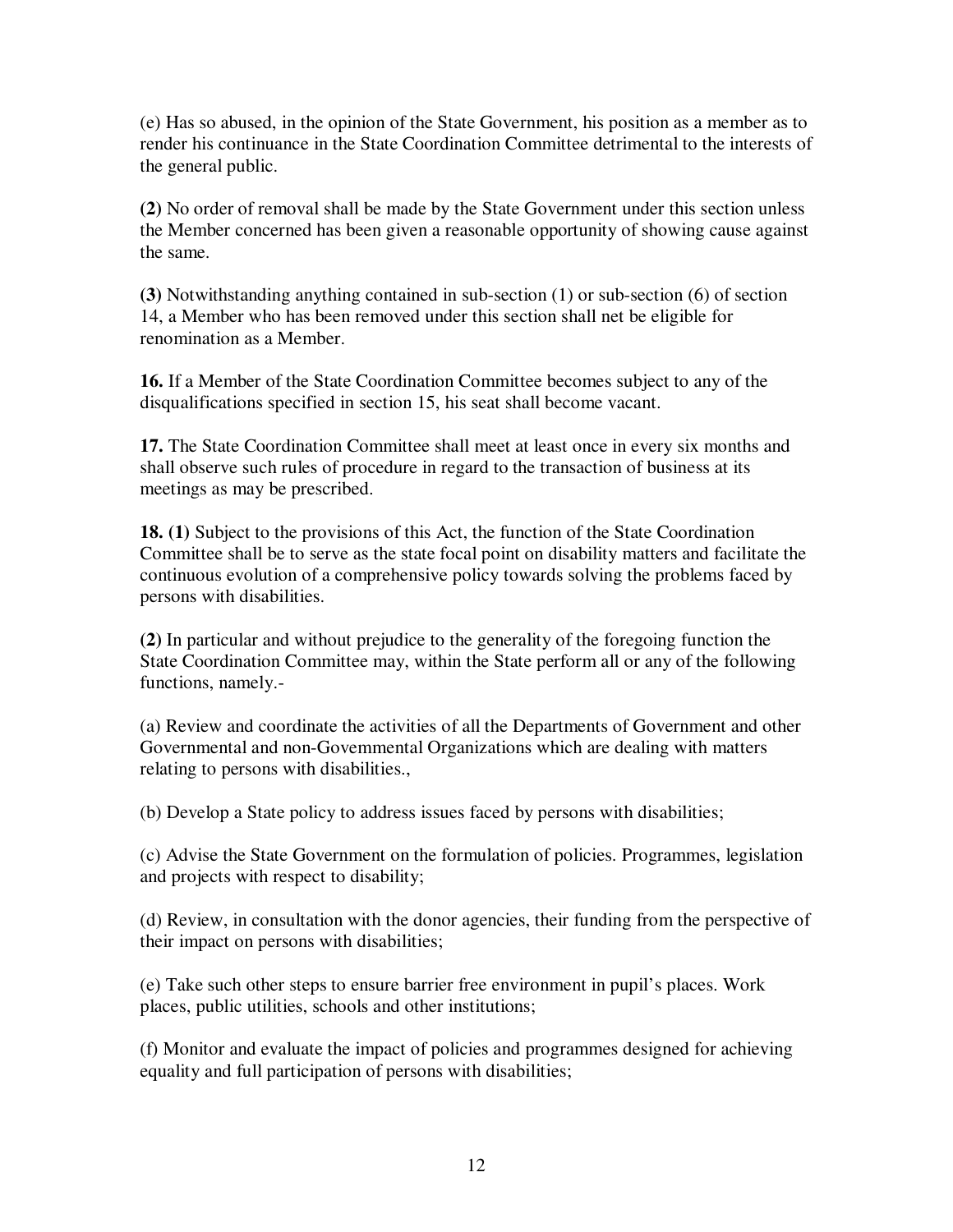(g) To perform such other functions as may be prescribed by the State Government

**19. (1)** The State Government shall constitute a committee to be known as the State Executive Committee to perform the functions assigned to it under this Act.

**(2)** The State Executive Committee shall consist of-

(a) The Secretary, Department of Social Welfare, Chairperson, ex officio;

(b) The Commissioner, Member, ex officio;

(c) Nine persons not below the rank of a Joint Secretary to the State Government, to represent the Departments of Health, Finance, Rural Development, Education, Welfare, Personnel Public Grievances, Urban Affairs Labor and Employment, Science and Technology, Members, ex officio;

(d) One person to be nominated by the State Government to represent the interest, which in the opinion of the State Government ought to be represented. Member;

(e) Five persons, as far as practicable being persons with disabilities. to represent nongovernmental organizations or associations which arc concerned with disabilities, to be nominated by the State Government, one from each area of disability, Members:

Provided that while nominating persons under this clause, the State Government shall nominate at least one woman and one person belonging to Scheduled Castes or Scheduled Tribes;

(f) Joint Secretary dealing with the disability division in the Department of Welfare, Member-Secretary, ex officio.

**(3)** Members nominated under clause (d) and clause (e) of sub-section (2) shall receive such allowances as may be prescribed by the State Government.

**(4)** A Member nominated under clause (d) or clause (e) may at any time resign his office by writing under his hand addressed to the State Government and the scat of the said Member shall thereupon become vacant.

**20. (1)** The State Executive Committee shall be the executive body of the State Coordination Committee and shall be responsible for carrying out the decisions of the State Coordination Committee.

**(2)** Without prejudice to the provisions of sub-section (1), the State Executive Committee shall also perform such other functions as may be delegated to it by the State Coordination Committee.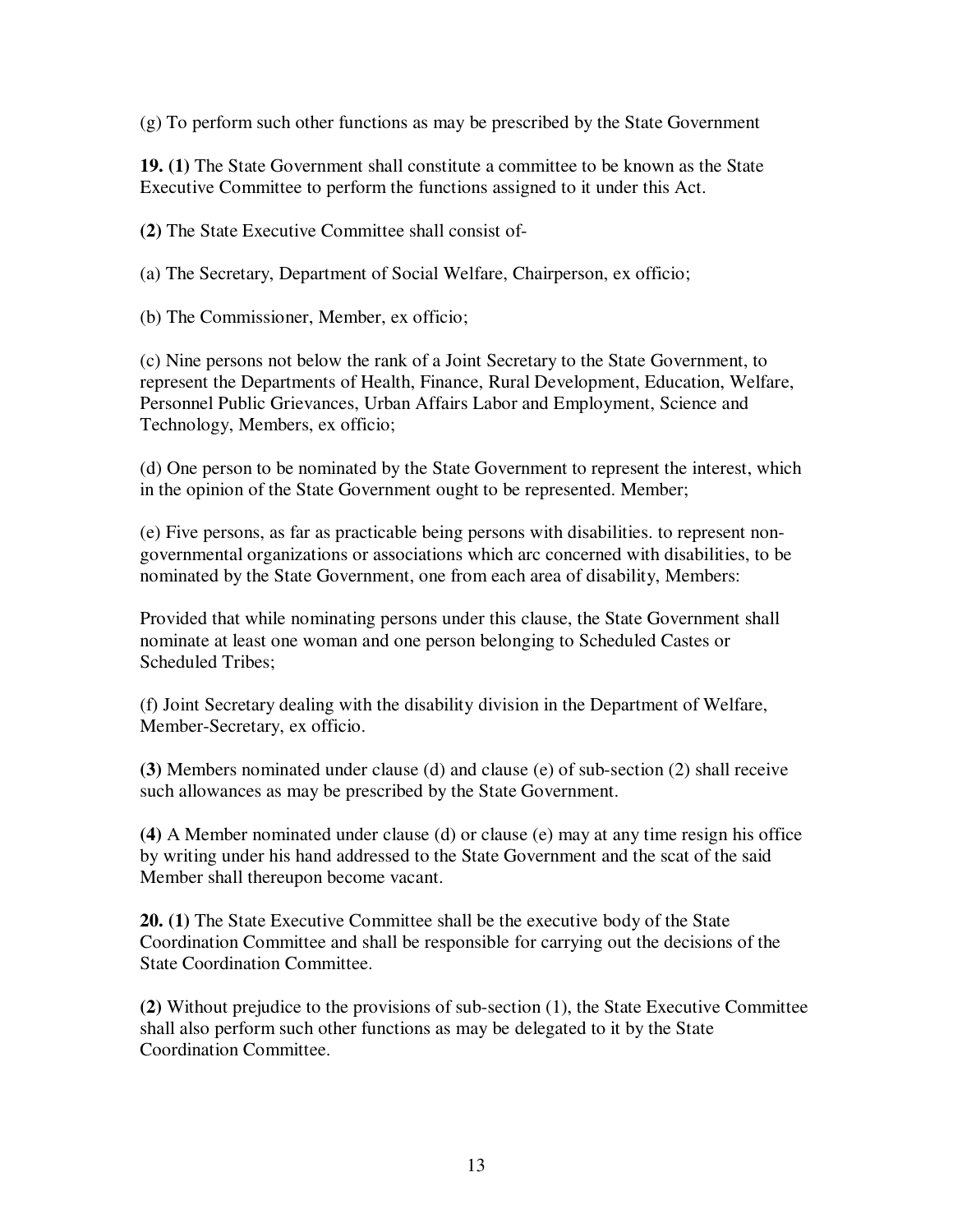**21.** The State Executive Committee shall meet at least once in three months and shall observe such rules of procedure in regard to the transaction of business at its meetings as may be prescribed by, the State Government.

**22. (1)** The State Executive Committee may associate with itself in such manner and for such purposes as may he prescribed by the State Government any person whose assistance or advice it may desire to obtain in performing any of its functions under this Act.

**(2)** A person associated with the State Executive Committee under sub-section (1) for any purpose shall have the right to take part in the discussions of the State Executive Committee relevant to that purpose, but shall not have a right to vote at a meeting of the said Committee, and shall not he a member for any other purpose.

**(3)** A person associated wills the said Committee under sub-section (1) for any purpose shall be paid such fees and allowances, for attending its meetings and for attending to any other work of the said Committee, as may be prescribed by the State Government.

**23.** In the performance of its functions under this Act,-

(a) The Central Coordination Committee shall be bound by such directions in writing, as the Central Government may give to it; and

(b) The State Coordination Committee shall be bound by such directions in writing, as the Central Coordination Committee or the State, Government may give to it:

Provided that where a direction given by the State Government is inconsistent with any direction given by the Central Coordination Committee, the matter shall be referred to the Central Government for its decision.

**24.** No act or proceeding of the Central Coordination Committee, the Central Executive Committee, a State Coordination Committee or a State Executive Committee shall be called in question on the ground merely on the existence of any vacancy in or any defect in the constitution of such Committees.

#### **CHAPTER IV PREVENTATION AND EARLY DETECTION OF DISABILITIES**

**25.** Within the limits of their economic capacity and development, the appropriate Governments and the local authorities, with a view to preventing the occurrence of disabilities, shall-

(a) Undertake or cause to be undertaken surveys, investigations and research concerning the cause of occurrence of disabilities;

(b) Promote various methods of preventing disabilities;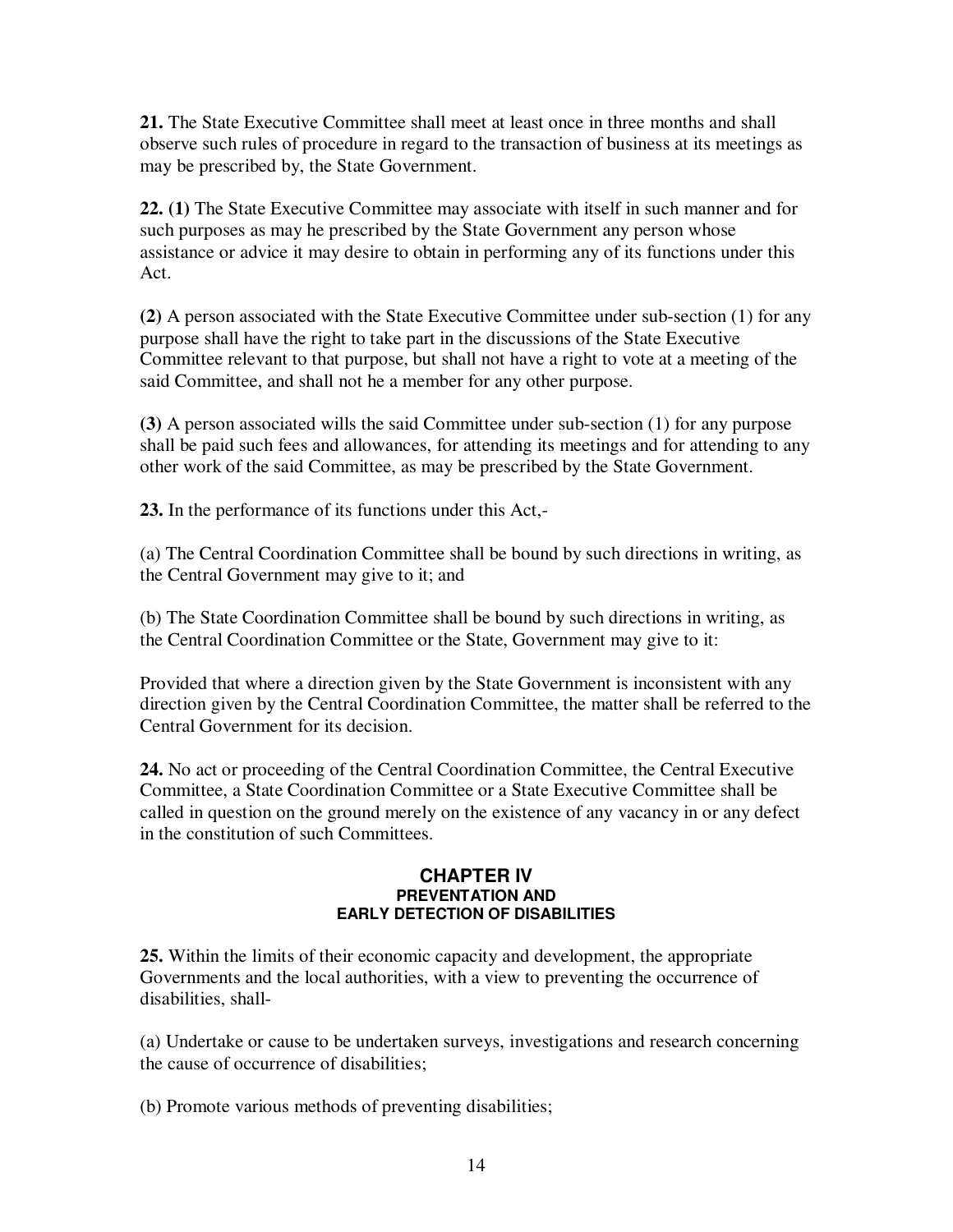(c) Screen all the children at least once in a year for the purpose of identifying "at-risk" cases;

(d) Provide facilities for training to the staff at the primary health centers;

(e) Sponsor or cause to be sponsored awareness campaigns and is disseminated or cause to be disseminated information for general hygiene. Health and sanitation,

(f) Take measures for pre-natal, parental and post-natal care of mother and child;

(g) Educate the public through the pre-schools, schools, primary health Centers, village level workers and anganwadi workers;

(h) Create awareness amongst the masses through television, radio and other mass media on the causes of disabilities and the preventive measures to be adopted;

## **CHAPTER V EDUCATION**

**26.** The appropriate Governments and the local authorities shall-

(a) Ensure that every child with a disability has access to free education in an appropriate environment till he attains the age of eighteen years;

(b) Endeavor to promote the integration of students with disabilities in the normal schools;

(c) Promote setting up of special schools in Government and private sector for those in need of special education, in such a manner that children with disabilities living in any part of the country have access to such schools;

(d) Endeavor to equip the special schools for children with disabilities with vocational training facilities.

**27.** The appropriate Governments and the local authorities shall by notification make schemes for-

(a) Conducting part-time classes in respect of children with disabilities who having completed education up to class fifth and could not continue their studies on a whole-time basis;

(b) Conducting special part-time classes for providing functional literacy for children in the age group of sixteen and above;

(c) Imparting non-formal education by utilizing the available manpower in rural areas after giving them appropriate orientation;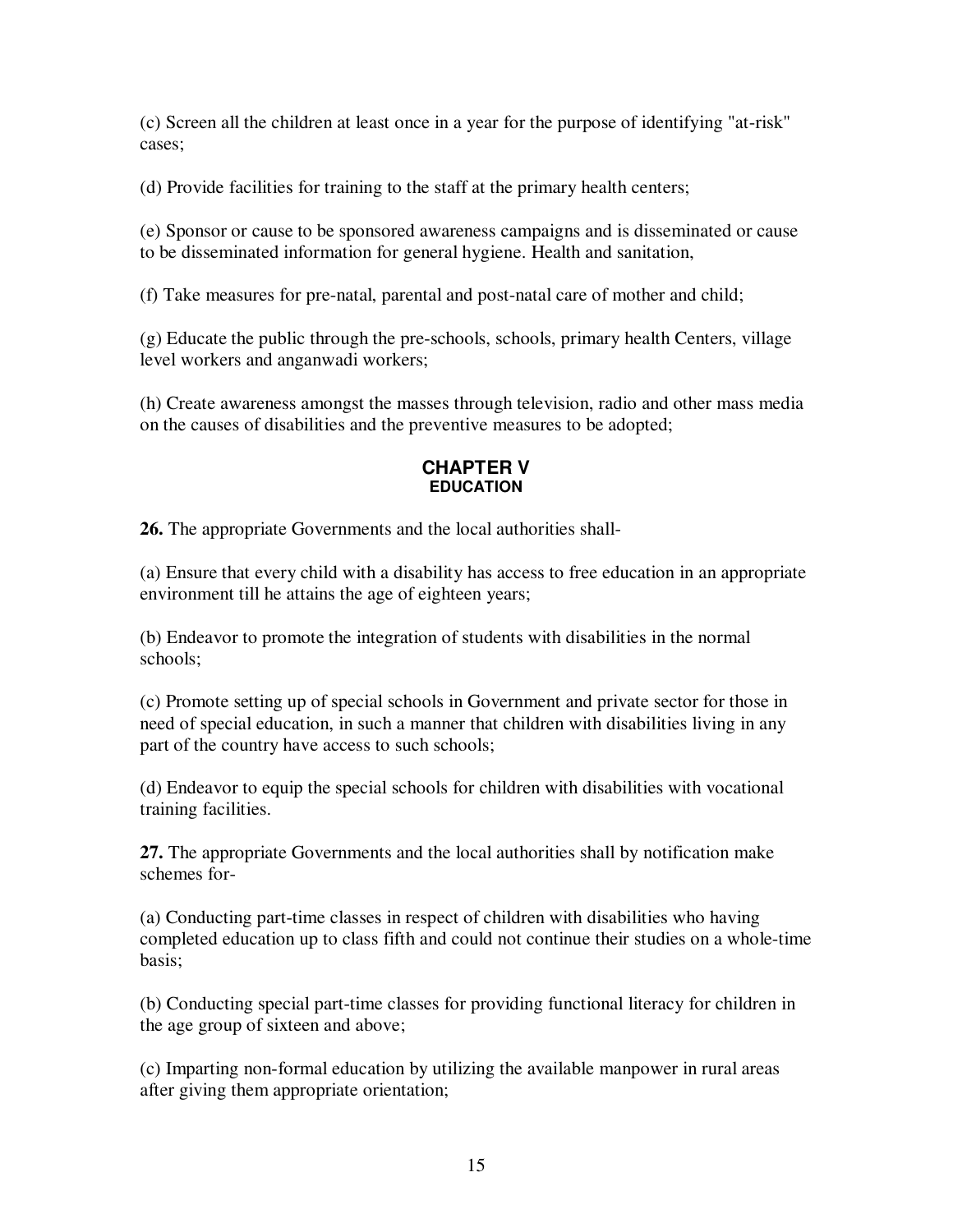(d) Imparting education through open schools or open universities;

(e) Conducting class and discussions through interactive electronic or other media;

(f) Providing every child with disability free of cost special books and equipments needed for his education.

**28.** The appropriate Governments shall initiate or cause to be initiated research by official and non-governmental agencies for the purpose of designing and developing new assistive devices, teaching aids, special teaching materials or such other items as are necessary to give a child with disability equal opportunities in education.

**29.** The appropriate Governments shall set up adequate number of teachers' training institutions and assist the national institutes and other voluntary organizations to develop teachers' training programmes specializing in disabilities so that requisite trained manpower is available for special schools and integrated schools for children with disabilities.

**30.** Without prejudice to the foregoing provisions, (be appropriate Governments shall by notification prepare a comprehensive education scheme which shall make Provision for-

(a) Transport facilities to the children with disabilities or in the alternative financial incentives to parents or guardians to enable their children with disabilities to attend schools.

(b) The removal of architectural barriers from schools. colleges or other institution, imparting vocational and professional training;

(c) The supply of books, uniforms and other materials to children with disabilities attending school.

(d) The grant of scholarship to students with disabilities..

(e) Setting up of appropriate fora for the redressal of grievances of parent, regarding the placement of their children with disabilities;

(f) Suitable modification in the examination system to eliminate purely mathematical questions for the benefit of blind students and students with low vision;

(g) Restructuring of curriculum for the benefit of children with disabilities;

(h) restructuring the curriculum for benefit of students with hearing impairment to facilitate them to take only one language as part of their curriculum.

**31.** All educational institutions shall provide or cause to be provided amanuensis to blind students and students with or low vision.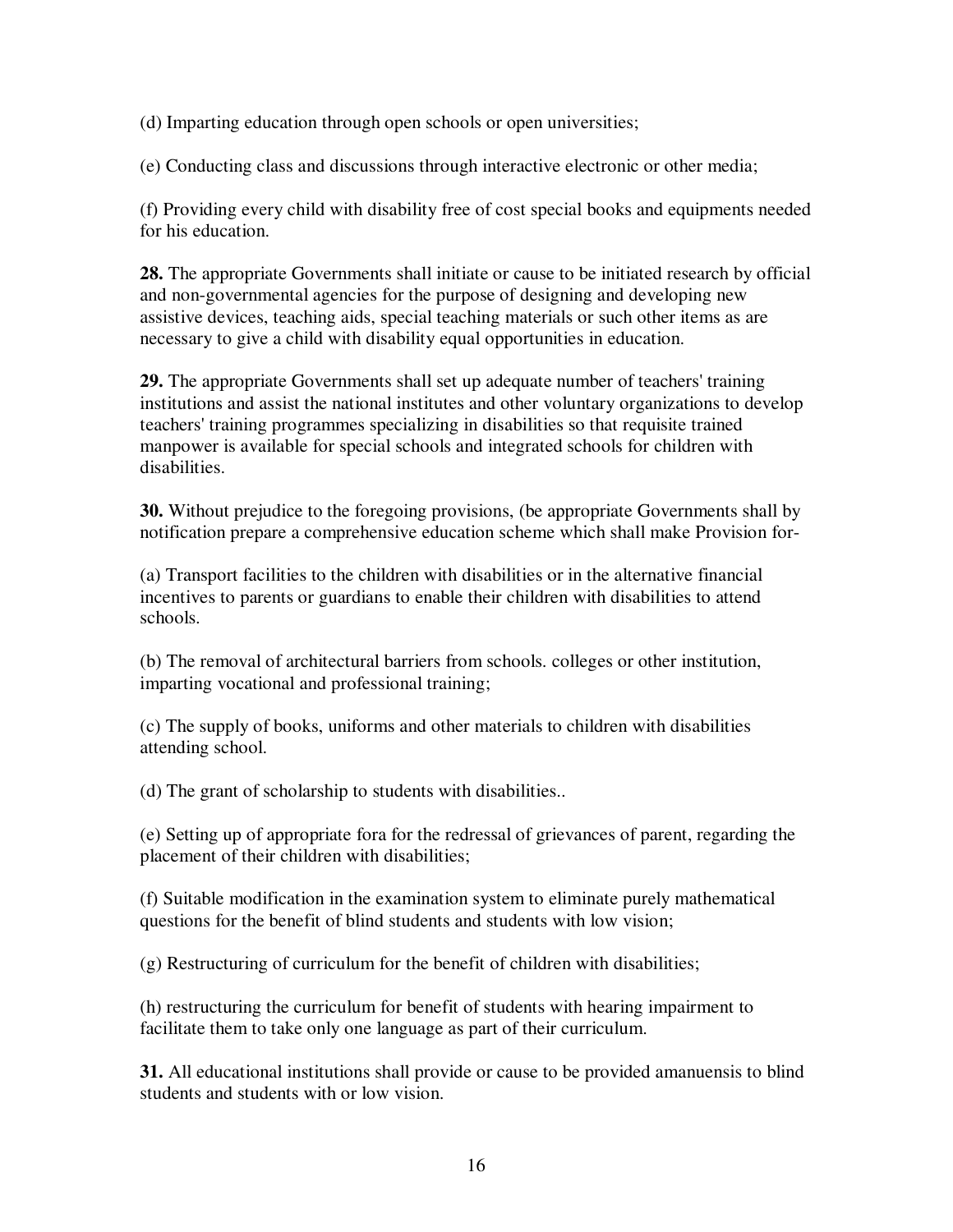## **CHAPTER VI EMPLOYMENT**

**32.** Appropriate Governments shall--

(a) Identify posts, in the establishments, which can be reserved for the persons with disability;

(b) At periodical intervals not exceeding three years, review the list of posts identified and up-date the list taking into consideration the developments in technology.

**33.** Every appropriate Government shall appoint in every establishment such percentage of vacancies not less than three per cent. for persons or class of persons with disability of which one per cent. each shall be reserved for persons suffering from-

**(i)** Blindness or low vision;

**(ii)** Bearing impairment;

**(iii)** Loco motor disability or cerebral palsy, in the posts identified for each disability:

Provided that the appropriate Government may, having regard to the type of work carried on in any department or establishment, by notification subject to such conditions, if any, as may be specified in such notification, exempt any establishment from the provisions of this section.

**34. (1)** The appropriate Government may, by notification. Require that from such date as May he specified. By notification. The employer in every establishment shall furnish such information or return as may be prescribed in relation to vacancies appointed for person, with disability that have occurred or are about to occur in that establishment to such Special Employment Exchange as may be prescribed and the establishment shall thereupon comply with such requisition.

**(2)** The form in which and the intervals of time for which information or returns shall be furnished and the particulars, they shall contain shall be such as may be prescribed.

**35.** Any person authorized by the Special Employment Exchange in writing, shall have access to any relevant record or document in the possession of any establishment, and may enter at any reasonable time and premises where he believes such record or document to be, and inspect or take copies of relevant records or documents or ask any question necessary for obtaining any information.

**36.** Where in any recruitment year any vacancy under section 33, cannot be filled up due to non-availability of a suitable person with disability or, for any other sufficient reason, such vacancy shall be carried forward in the succeeding recruitment year and if ;r the succeeding recruitment year also suitable person with disability is not available, it may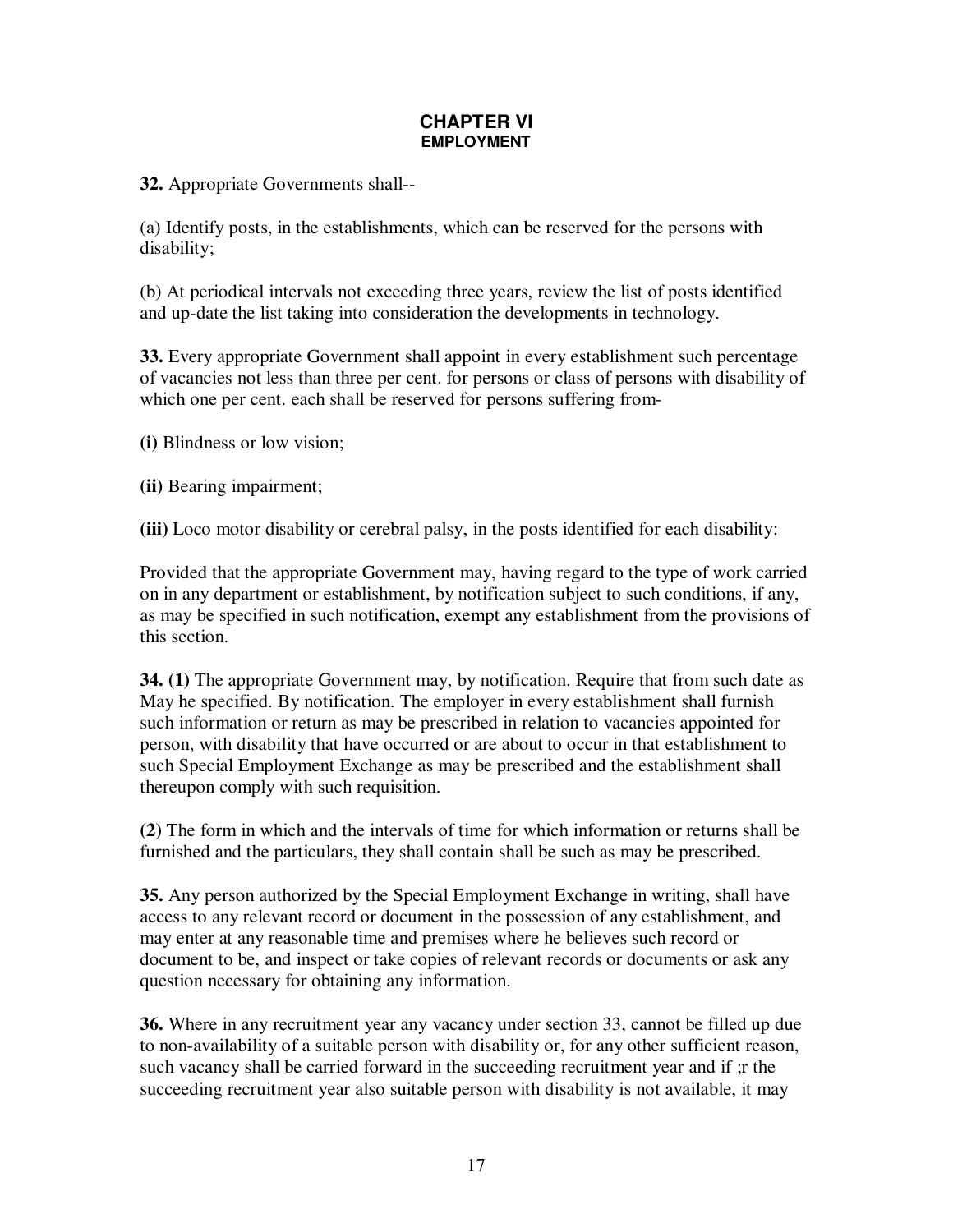first be filled by interchange among the three categories and only when there is no parson with disability available for the post in that Year, the employer shall fill up the vacancy by appointment of a person, other than a person with disability:

Provided that if the nature of vacancies in an establishment is such that a given category of person can not be employed, the vacancies may be interchanged among the three categories with the prior approval of the appropriate Government.

**37. (1)** Every employer shall maintain such record in relation to the person. With disability employed in his establishment in such form and in such manner as may be prescribed by the appropriate Government.

**(2)** The records maintained under sub-section (1) shall be open to inspection at all reasonable hours by such persons as may be authorized in this behalf by general or special order by the appropriate Government.

**38. (1)** The appropriate Governments and local authorities shall by notification formulate schemes for ensuring employment of persons with disabilities, and such schemes may provide for-

(a) The training and welfare of persons with disabilities;

- (b) The relaxation of upper age limit;
- (c) Regulating the employment;

(d) Health and safety measures and creation of a non-handicapping environment in places where persons with disabilities are employed;

(e) The manner in which and the person by whom the cost of operating the schemes is to be defrayed; and

(f) Constituting the authority responsible for the administration of the scheme.

**39.** All Government educational institutions and other educational institutions receiving aid from the Government, shall reserve not less than three per cent seat for persons with disabilities.

**40.** The appropriate Governments and local authorities shall reserve not less than three per cent. in all poverty alleviation schemes for the benefit of persons with disabilities.

**41.** The appropriate Governments and the local authorities shall, within the limits of their economic capacity and development, provide incentives to employers both in public and private sectors to ensure that at least five per cent. of their work force is composed of persons with disabilities.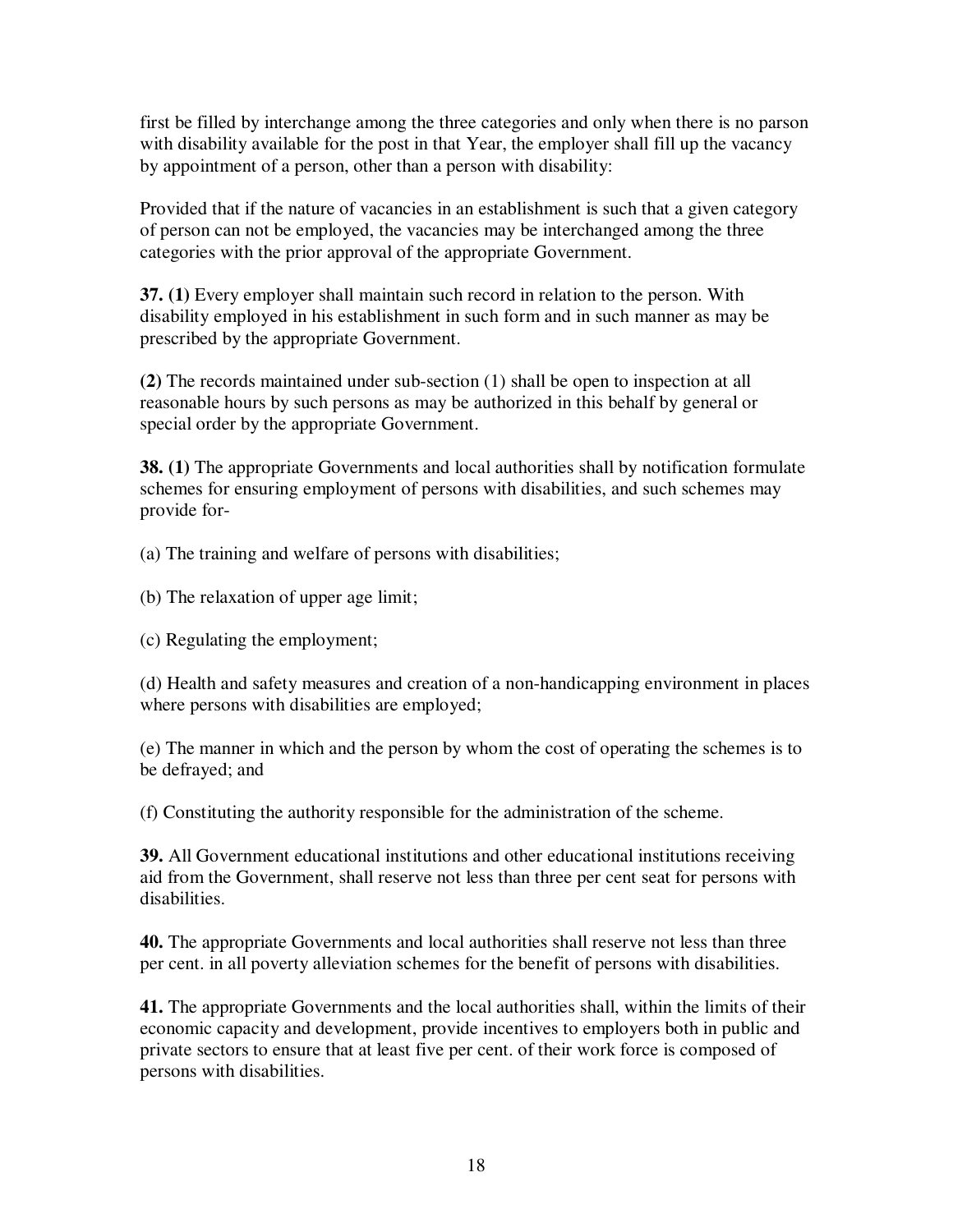#### **CHAPTER VII AFFIRMATIVE ACTION**

**42.** The appropriate Governments shall by notification make schemes to provide aids and appliances to persons with disabilities.

**43.** The appropriate Governments and local authorities shall by notification frame schemes in favor of persons with disabilities, for the preferential allotment of land at concession] rates for-

(a) House;

(b) Setting up business;

(c) Setting up of special recreation centers;

(d) Establishment of special schools;

(e) Establishment of research centers;

(f) Establishment of factories by entrepreneurs with disabilities.

### **CHAPTER VIII NON-DISCRIMINATION**

**44.** Establishments in the transport sector shall, within the limits of their economic capacity and development for the benefit of persons with disabilities, take special measures to-

(a) Adapt rail compartments, buses. Vessels and aircrafts in such a way as to permit easy access to such persons;

(b) Adapt toilets in rail compartments, vessels, aircrafts and waiting rooms in such a way as to permit the wheel chair users to use them conveniently.

**45.** The appropriate Governments and the local authorities shall, within the limits of their economic capacity and development. Provide for-

(a) Installation of auditory signals at red lights in the public roads for the benefit of persons with visually handicap;

(b) Causing curb cuts and slopes to be made in pavements for the easy access of wheel chair users;

(c) Engraving on the surface of the zebra crossing for the blind or for persons with low vision;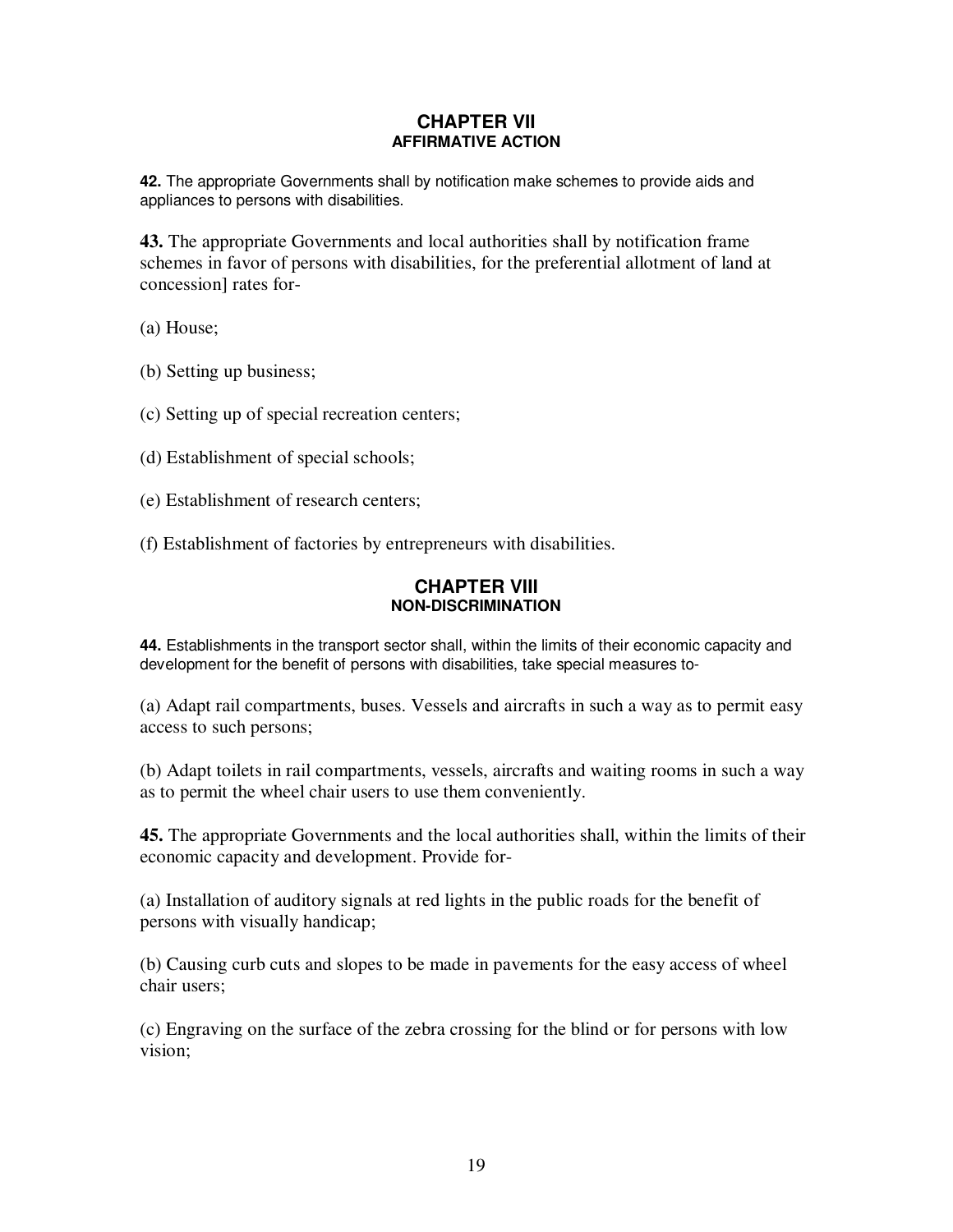(d) Engraving on the edges of railway platforms for the blind or for persons with low vision;

(e) Devising appropriate symbols of disability;

(f) Warning signals at appropriate places.

**46.** The appropriate Governments and the local authorities shall, within the limits of their economic capacity and development, provide for-

(a) Ramps in public buildings;

(b) Braille symbols and auditory signals in elevators or lifts;

(c) Braille symbols and auditory signals in elevators or lifts;

(d) Ramps in hospitals, primary health centers and other medical care and rehabilitation institutions.

**47. (1)** No establishment shall dispense with or reduce in rank, an employee who acquires a disability during his service.

Provided that, if an employee, after acquiring disability is not suitable for the post he was holding, could be shifted to some other post with the same pay scale and service benefits.

Provided further that if it is not possible to adjust the employee against any post, he may be kept on a supernumerary post until a suitable post is available or he attains the age of superannuation, whichever is earlier.

**(2)** No promotion shall be denied to a person merely on the ground of his disability:

Provided that the appropriate Government may, having regard to the type of work carried on in any establishment, by notification and subject to such conditions, if any, as may be specified in such notification, exempt any establishment from the provisions of this section.

## **CHAPTER IX RESEARCH AND MANPOWER DEVELOPMENT**

**48.** The appropriate Governments and local authorities shall promote and sponsor research, inter alia,, in the following areas-

- (a) Prevention of disability;
- (b) Rehabilitation including community based rehabilitation;
- (c) Development of assistive devices including their psychosocial aspects;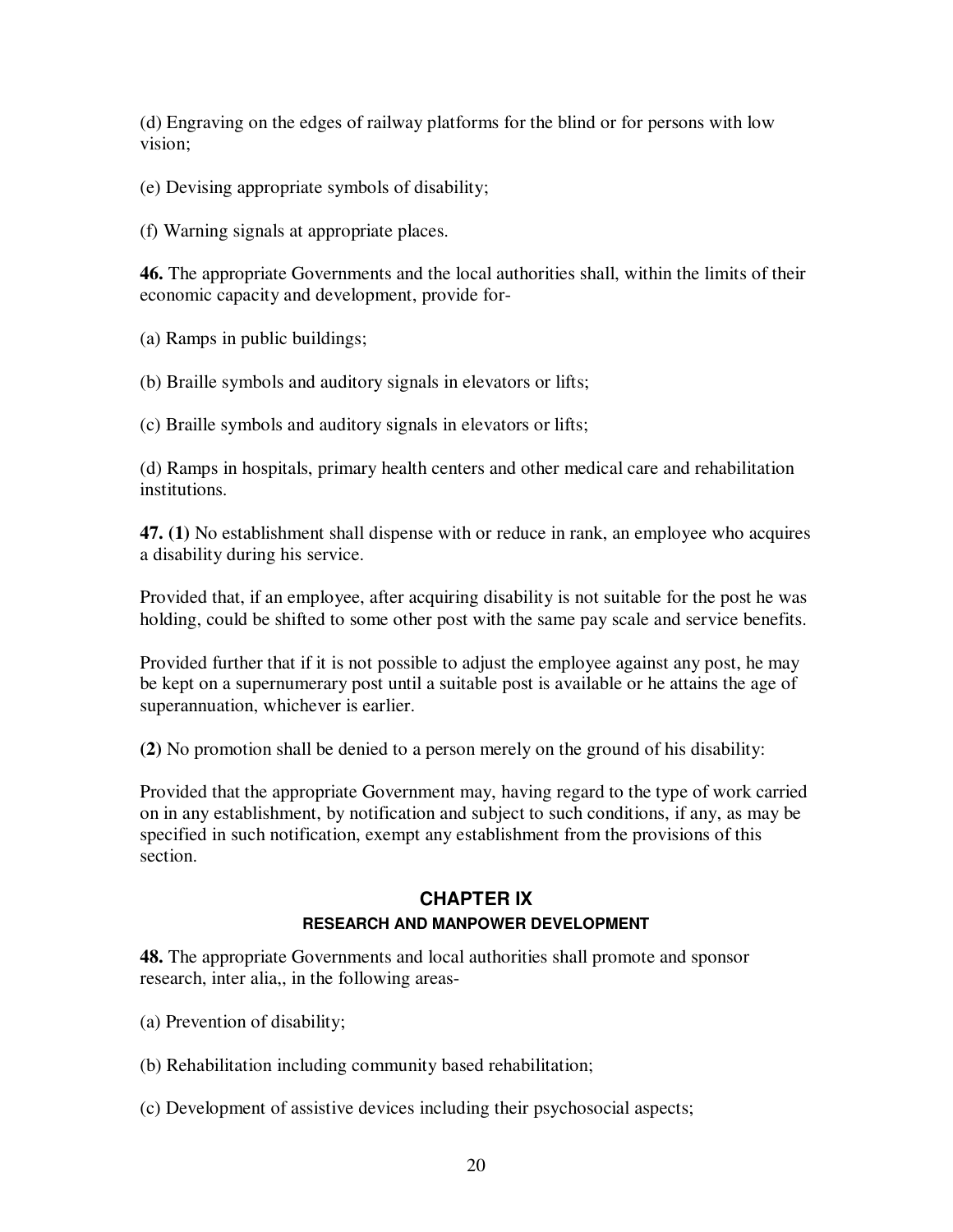(d) Job identification;

(e) On site modifications in offices and factories.

**49.** The appropriate Governments shall provide financial assistance to universities, other institutions of higher learning, professional bodies and non-governmental research-. units or institutions, for undertaking research for special education. rehabilitation and manpower development

## **CHAPTER X RECOGNITION OF INSTITUTIONS FOR PERSONS WITH DISABILITIES**

**50.** The State Government shall appoint any authority, as it deems fit to be a competent authority for the purposes of this Act.

**51.** Save as otherwise provided under this Act, no person shall establish or maintain any institution for persons with disabilities except under and in accordance with a certificate of registration issued in this behalf by the competent authority:

Provided that a person maintaining an institution for persons with disabilities immediately before the commencement of this Act may continue to maintain such institution for a period of six months from such commencement and if he has made an application for such certificate under this section within the said period of six months, till the disposal of such application.

**52. (1)** Every application for a certificate of registration shall be made to the competent authority in such form and in such manner as may be prescribed by the State Government.

**(2)** On receipt of an application under sub-section (1), the competent authority shall make such enquiries as it may deem fit and where it is satisfied that the applicant has cornplied with the requirements of this Act and the rules made thereunder it shall grant a certificate of registration to the applicant and where it is not so satisfied the competent authority shall. by order. refuse to grant the certificate applied for:

Provided that before making any order refusing to grant a certificate the competent authority shall give to the applicant a reasonable opportunity of being heard and every order of refusal to grant a certificate shall he communicated to the applicant in such manner as may be prescribed by the State Government.

**(3)** No certificate of registration shall be granted under sub-section (2) unless the institution with respect to which an application has been made is in a position to provide such facilities and maintain such standards as may be prescribed by the State Government.

**(4)** A certificate of registration granted under this section,-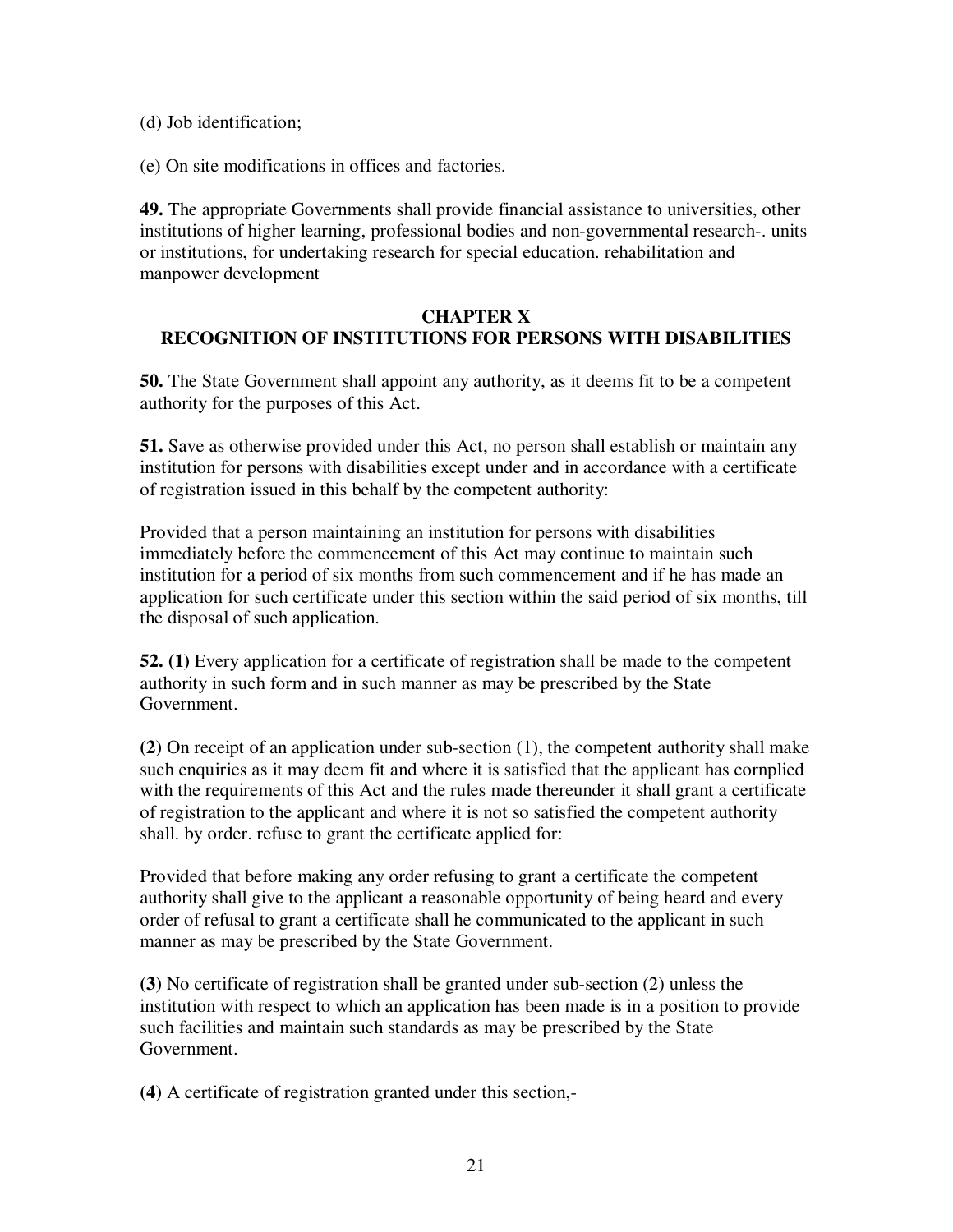(a) Shall, unless revoked under section 53, remain in force for such period as may, be prescribed by, the State Government.

(b) May be renewed from time to time for a like period; and

(c) Shall be in such form and shall be subject to such conditions as may be Prescribed by the State Government

**(5)** An application for renewal of a certificate of registration shall be made not less than sixty days before the period of validity.

**(6)** The certificate of registration shall he displayed by the institution in a conspicuous place.

**53. (1)** the competent authority may, if it has reasonable cause to believe that the

Holder of the certificate of registration granted under sub-section (2) of section 52 has -

(a) Made a statement in relation to any application for the issue of renewal of the certificate which is incorrect or false in material particulars; or

(b) Committed or has caused to be committed any breach of rules or any conditions subject to which the certificate was granted,

it may after making such inquiry, as it deems fit, by order, revoke the certificate:

Provided that no such order shall he made until an opportunity is given to the holder of the certificate to show cause as to why the certificate should not be revoked.

**(2)** Where a certificate in respect of an institution has been revoked under sub-section (1), such institution shall cease to function from the date of such revocation.

Provided that where an appeal lies under section 54 against the order of revocation, such institution shall cease to function—

(a) Where no appeal has been preferred immediately on the expiry of the period prescribed for the filing of such appeal, or

(b) Where such appeal has been preferred, but the order of revocation has been upheld, from the date of the order of appeal.

**(3)** On the revocation of a certificate in respect of an institution, the competent authority may direct that any person with disability who is an inmate of such institution on the date of such revocation, shall be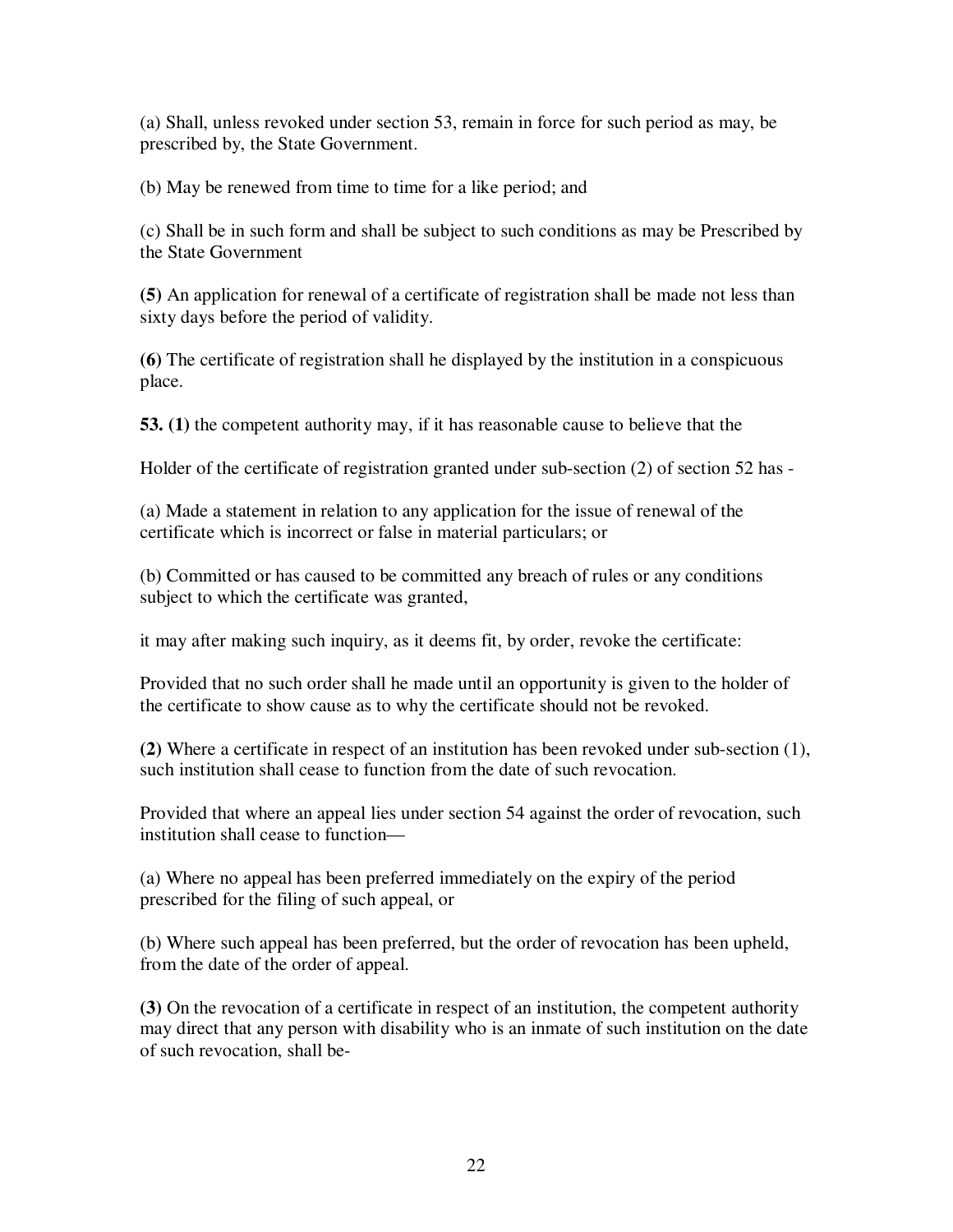(a) Restored to the custody of her or his parent, spouse or lawful guardian, as the case may be, or

(b) Transferred to any other institution specified by the competent authority.

**(4)** Every institution, which holds a certificate of registration, which is revoked, under this section shall, immediately after such revocation. Surrender such certificate to the Competent authority.

**54. (1)** Any person aggrieved by the order of the competent authority, refusing to grant a certificate or revoking a certificate may, within such period as may he prescribed by the State Government, prefer an appeal to that Government against such refusal or revocation.

**(2)** The order of the State Government on such appeal shall he final.

**55.** Nothing contained in this Chapter shall apply, to an institution for persons with disabilities established or maintained by the Central Government or State Government.

#### **CHAPTER XI INSTITUTION FOR PERSONS WITH SEVERE DISABILITIES**

**56.** The appropriate Government may establish and maintain institutions for persons with severe disabilities at such places as it thinks fit.

**(2)** Where, the appropriate Government is of opinion that any institution other than an institution. Established under sub-section (1), is fit for the rehabilitation of the persons with severe disabilities, the Government may recognize such institution as an institution for persons with severe disabilities for the purposes of this Act:

Provided that no institution shall be recognized under this section unless such institution has complied with the requirements of this Act and the rules made there under.

**(3)** Every institution established under sub-section (1) shall be maintained in such manner and satisfy such conditions as may be prescribed b), the appropriate Government.

**(4)** For the purposes of this section "person with severe disability" means a person with eighty per cent. or more of one or more disabilities.

### **CHAPTER XII THE CHIEF COMMISSIONER AND COMMISSIONERS FOR PERSONS WITH DISABILITIES**

**57. (1)** The Central Government may, by notification appoint a Chief Commissioner for persons with disabilities for the purposes of this Act.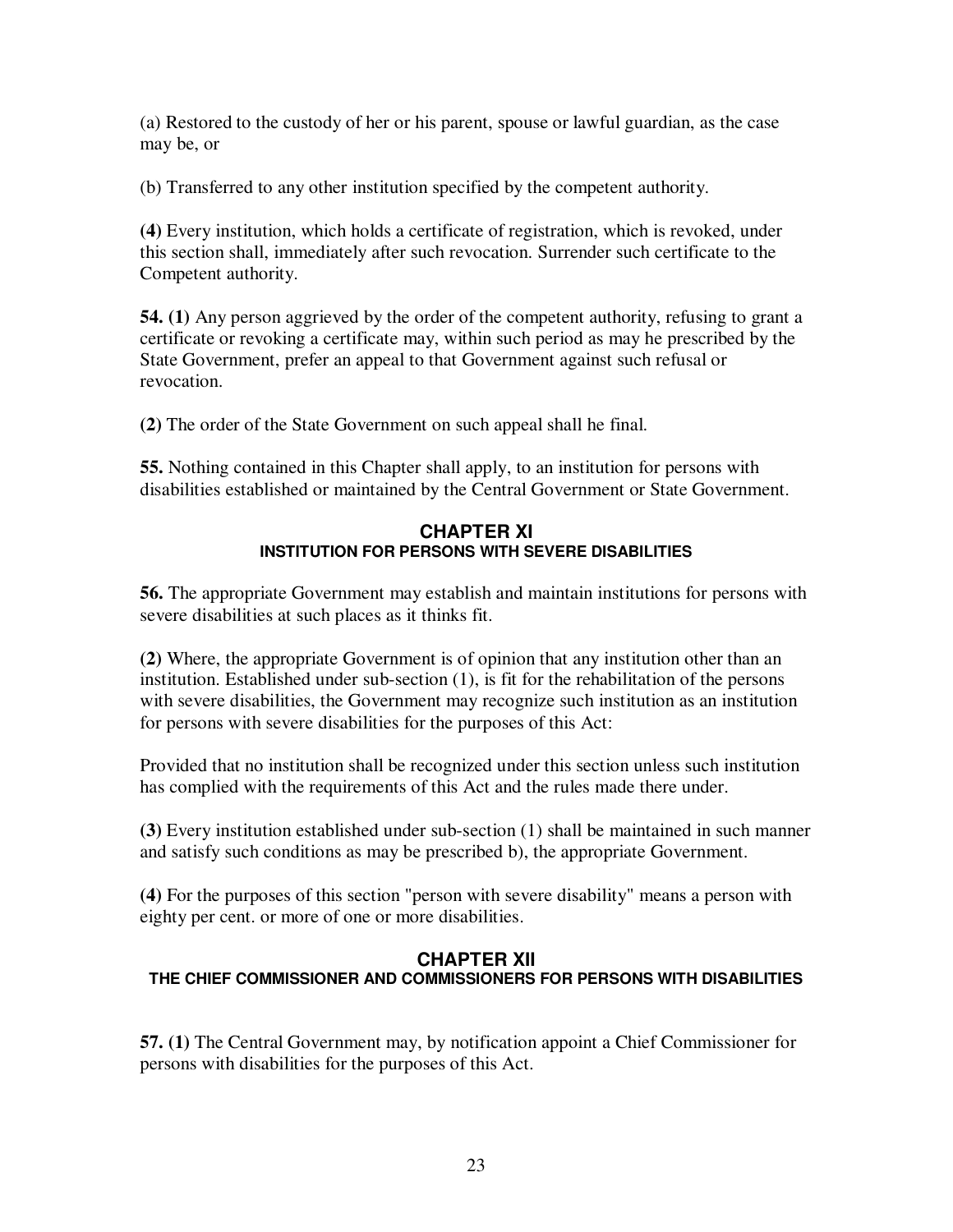**(2)** A person shall not be qualified for appointment as the Chief Commissioner unless he has special knowledge or practical experience in respect of matters relating to rehabilitation.

**(3)** The salary and allowances payable to and other terms and conditions of service (including pension, gratuity and other retirement benefits of the Chief Commissioner shall be such as may be prescribed by the Central Government.

**(4)** The Central Government shall determine the nature and categories of officers and other employees required to assist the Chief Commissioner in the discharge of his functions and provide the Chief Commissioner with such officers and other employees as it thinks fit.

**(5)** The officers and employees provided to the Chief Commissioner shall discharge their functions under the general superintendence of the Chief Commissioner.

**(6)** The salaries and allowances and other conditions of service of officers and employees provided to the Chief Commissioner shall be such as may be prescribed by the Central Government.

**58.** The Chief commissioner shall ---

(a) Coordinate the work of the Commissioners;

(b) Monitor the utilization of' funds disbursed by the Central Government;

(c) Take steps to safeguard the rights and facilities made available to Persons with disabilities;

(d) Submit reports to the Central Government on the implementation of the Act at such intervals as that Government may prescribe.

**59.** Without prejudice to the provisions of section 58 the Chief Commissioner may of his own motion or on the application of any aggrieved person or otherwise look into complaints with respect to matters relating to --

(a) Deprivation of rights of persons with Disabilities.

(b) Non-implementation of laws, rules, byelaws, regulations. Executive orders, guidelines or instructions made or issued by the appropriate Governments and the local authorities for the welfare and protection of rights or persons with disabilities. And take up the matter with the appropriate authorities.

**60. (1)** Every State Government may, by notification appoint a Commissioner for persons with disabilities for the purpose of this Act.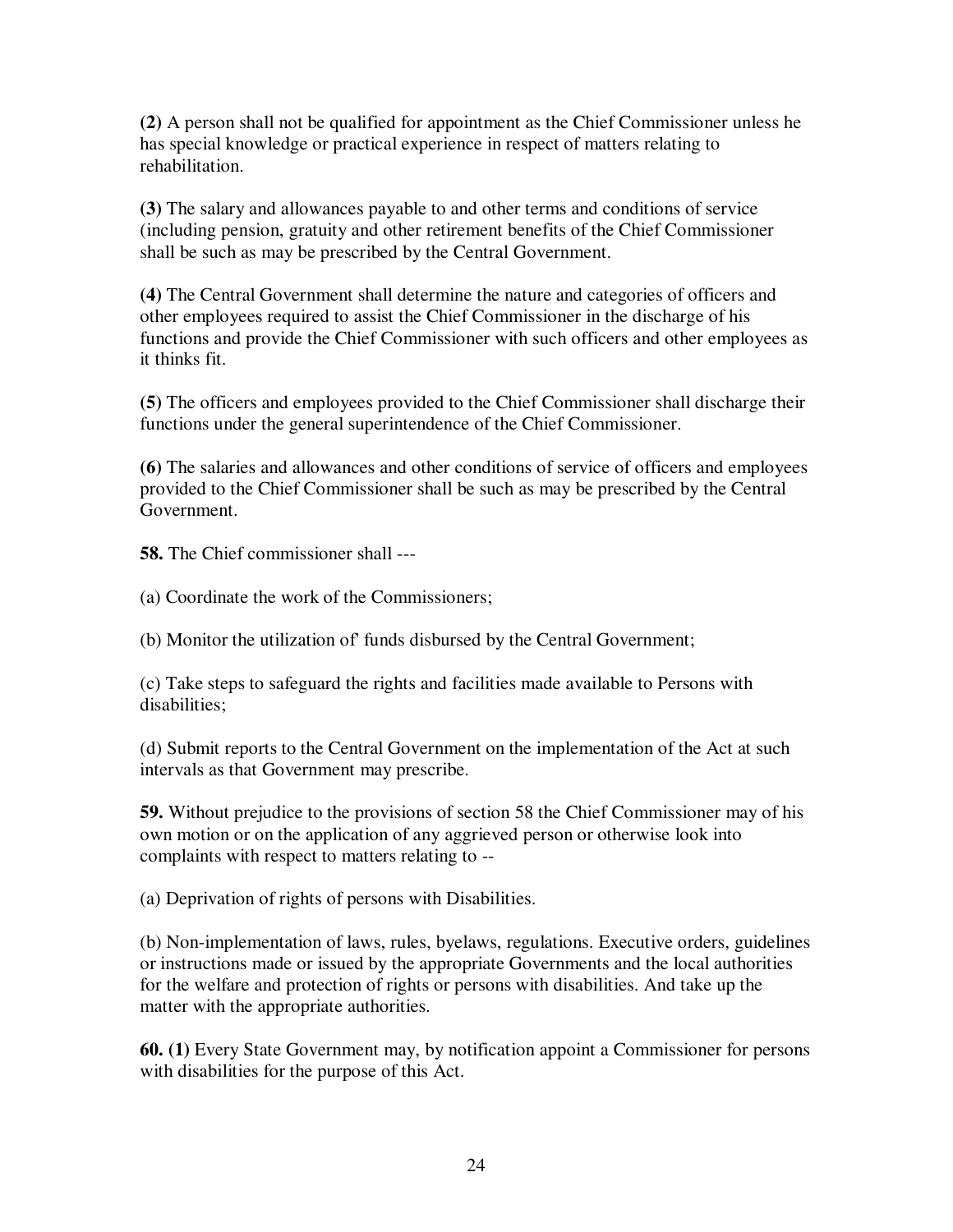**(2)** A person shall not be qualified for appointment as a Commissioner unless he has special knowledge or practical experience in respect of matters relating to rehabilitation.

**(3)** The salary and allowances payable to and other terms and conditions of service (including pension gratuity and other retirement benefits) of the Commissioner shall be such as may he prescribed by the State Government.

**(4)** The State Government shall determine the nature and categories of officers and other employees required to assist the Commissioner in the discharge of his functions and provide the Commissioner with such officers and other employees as it thinks fit.

**(5)** The officers and employees provided to the Commissioner shall discharge their functions under the general superintendence of the Commissioner.

**(6)** The salaries and allowances and other conditions of service of officers and employees provided to the Commissioner shall be such as may he prescribed by the State Government.

**61.** The Commissioner within the State shall-

(a) Coordinate with the departments of the State Government for the programmes and schemes, for the benefit of persons with disabilities;

(b) Monitor the utilization of funds disbursed by the State Government;

(c) Take steps to safeguard the rights and facilities made available to persons with disabilities.

(d) Submit reports to the State Government on the implementation of the Act at such intervals as that Government may prescribe and forward a copy thereof to the Chief Commissioner.

**62.** Without prejudice to the provisions of section 61 the Commissioner may of his own motion or on the application of any aggrieved person or otherwise look into complaints with respect to matters relating to---

(a) Deprivation of rights of persons with disabilities;

(b) Non-implementation of laws, rules, bye-laws, regulations, executive orders, guidelines or instructions made or issued by the appropriate Governments and the local authorities for the welfare and protection of rights of persons with disabilities, And take up the matter with the appropriate authorities.

**63.** The Chief Commissioner and the Commissioners shall, for the purpose of discharging their functions under this Act, have the same powers as are vested in a court under the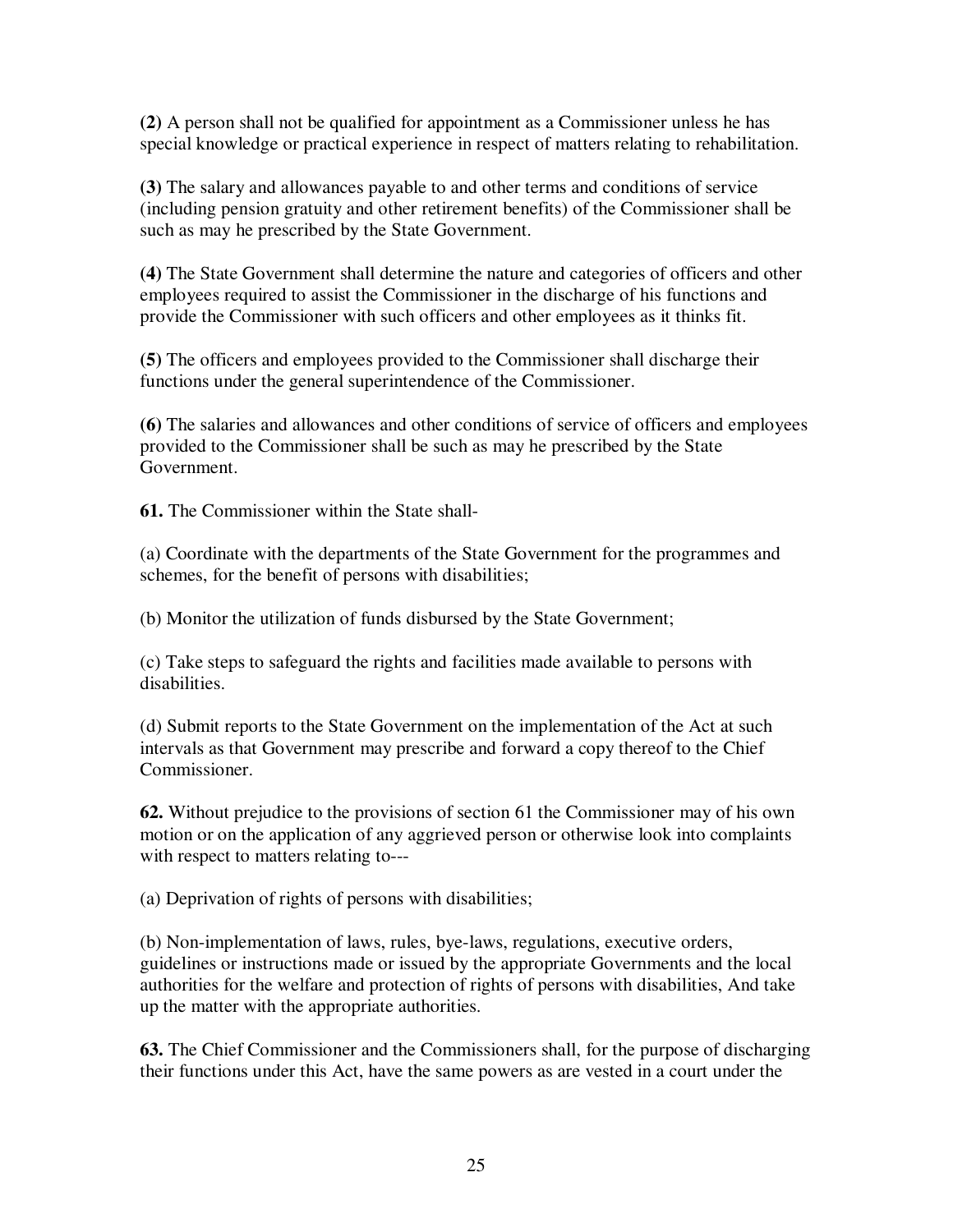Code of Civil Procedure, 1908 while trying a suit, in respect of the following matters, namely:-

(a) Summoning and enforcing the attendance of witnesses;

(b) Requiring the discovery and production of any documents;

(c) Requisitioning any public record or copy thereof from any court or office;

(d) Receiving evidence on affidavits; and

(e) Issuing commissions for the examination of witnesses or documents.

**(2)** Every proceeding before the Chief Commissioner and Commissioners shall be a judicial proceeding within the meaning directions 193 and 228 of the Indian Penal Code and the Chief Commissioner, the Commissioner, the competent authority, shall be deemed to he a civil court for the purposes of section 195 and Chapter XXVI of the Code of Criminal Procedure, 1973.

**64. (1)** The Chief Commissioner shall prepare in such form and at such time for each financial year as may be prescribed by the Central Government an annual report giving a full account of his activities during the previous financial year and forward a copy thereof to the Central Government.

**(2)** The Central Government shall cause the annual report to be laid before each House of Parliament along with the recommendations explaining the action taken or proposed to be taken on the recommendation made therein in so far as they relate to the Central Government and the reasons for non-acceptance, if any, of any such recommendation or part.

**65. (1)** The Commissioner shall prepare in such form and at such time for each financial year as may be prescribed by the State Government an annual report giving a full account of his activities during the previous financial year and forward a copy thereof to the State Government.

The State Government shall cause the annual report to be laid before each State Legislature along with the recommendations explaining the action taken or proposed to be taken on the recommendation made therein in so far as they relate to the State Government and the reasons for non-acceptance, if any, of any such recommendation or part.

# **CHAPTER XIII SOCIAL SECURITY**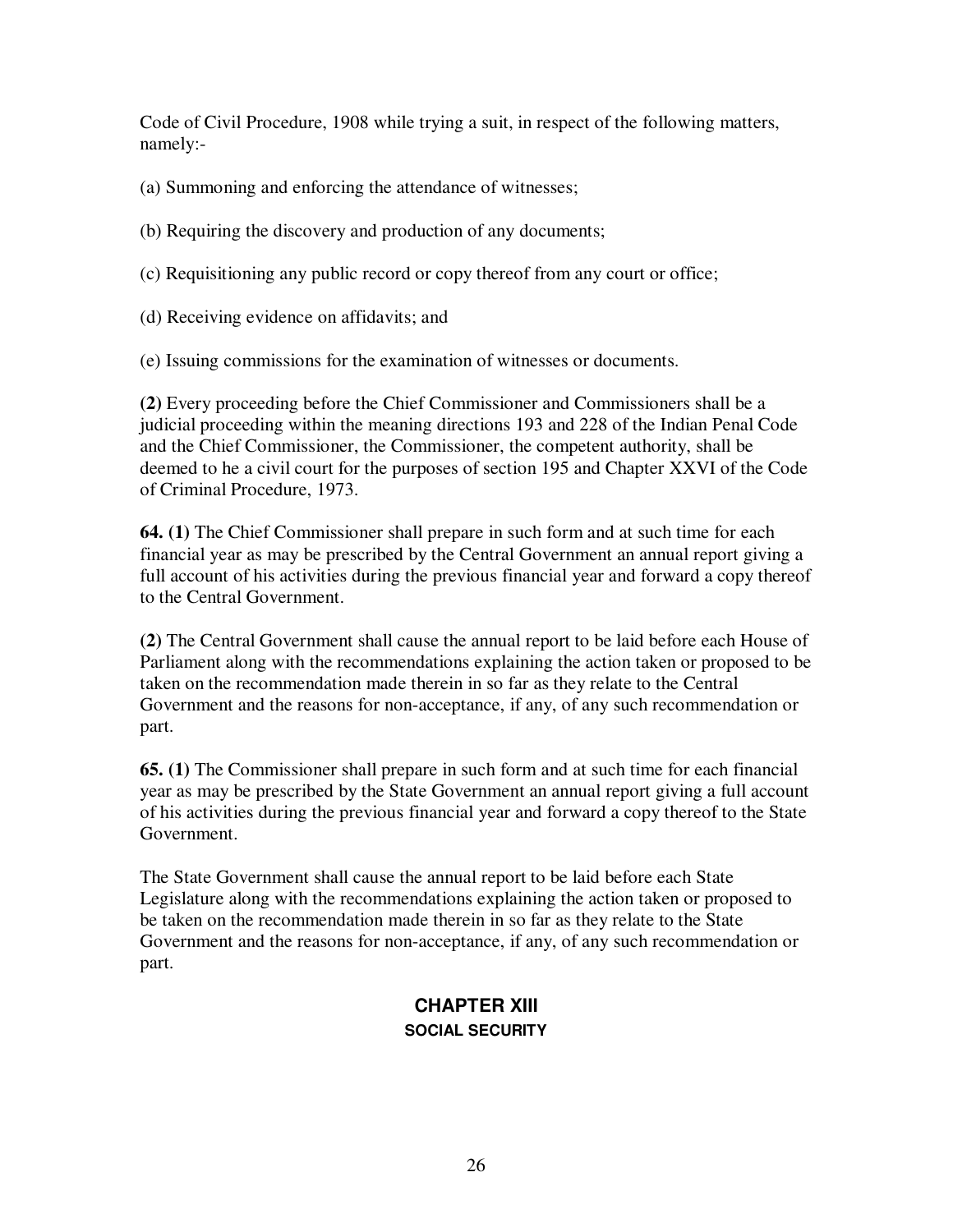**66. (1)** The appropriate Governments and the local authorities shall within the limits of their economic capacity and development undertake or cause to be undertaken rehabilitation of all persons with disabilities.

**(2)** For purposes of sub-section (1), the appropriate Governments and local authorities shall grant financial assistance to non-governmental organizations.

**(3)** The appropriate Governments and local authorities while formulating rehabilitation policies shall consult the non-governmental organizations working for the cause of persons with disabilities.

**67. (1)** The appropriate Government shall by notification frame an insurance scheme for the benefit of its employees with disabilities.

**(2)** Notwithstanding anything contained in this section, the appropriate Government may instead of framing an insurance scheme frame an alternative security scheme for its employees with disabilities.

**68.** The appropriate Governments shall within the limits of their economic capacity and development shall by notification frame a scheme for payment of an unemployment allowance to persons with disabilities registered with the Special Employment Exchange for more than two years and who could not he placed in any gainful occupation.

### **CHAPTER XIV MISCELLANEOUS**

**69.** Whoever fraudulently avails or attempts to avail, any benefit meant for persons with disabilities, shall be punishable with imprisonment for a term which may extend to two years or with fine which may extend to twenty thousand rupees or with both.

**70.** The Chief Commissioner, the Commissioners and other officers and staff provided to them shall be deemed to be public servants within the meaning of section 21 of the Indian Penal Code.

**71.** No suit, prosecution or other legal proceeding shall lie against the Central Government, the State Governments or the local authority or any officer of the Government in respect of anything which is done in good faith or intended to be done in pursuance of this Act and any rules or orders made there under.

**72.** The provisions of this Act, or the rules made there under shall be in addition to, and not in derogation of any other law for the time being in force or any rules, order or any instructions issued there under, enacted or issued for the benefit of persons with disabilities.

**73. (1)** The appropriate Government may, by notification, make rules for carrying out the provisions of this Act.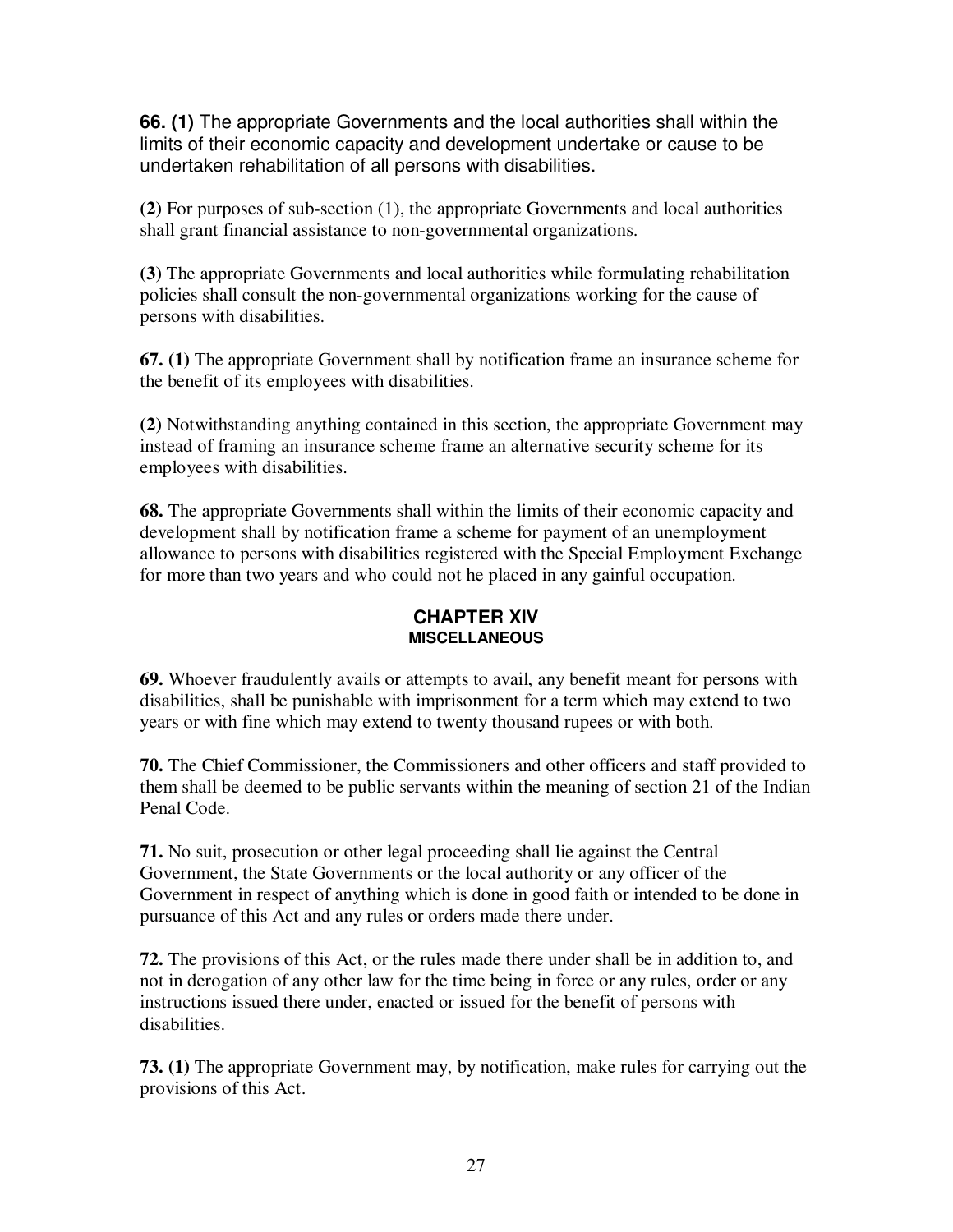**(2)** In particular, and without prejudice to the generality of the foregoing powers, such rules may provide for all or any of the following matters, namely:-

(a) The manner in which a State Government or a Union territory shall be chosen under clause (k) of sub-section (2) of section 3;

(b) Allowances, which members shall receive under subsection (7) of section 4;

(c) Rules of procedure, which the Central Coordination Committee shall observe in regard to the transaction of business in its meetings under section 7;

(d) Such other functions, which the Central Coordination Committee may perform under clause (h) of sub-section (2) of section 8;

(e) The manner in which a State Government or a Union Territory shall be chosen under clause (h) of sub-section (2) of section 9;

(f) The allowances, which the Members shall receive under sub-section (3) of section 9;

(g) Rules of procedure, which the Central Executive Committee shall observe in regard to transaction of business at its meetings under section 11;

(h) The manner and purposes for which a person may be associated under sub-section (I) of section 12;

(i) Fees and allowances which a person associated with the Central Executive Committee shall received under sub-section (3) of section 12;

(j) Allowances which members shall received under sub-section (7) of section 14;

(k) Rules of procedure, which a State Coordination Committee shall observe in regard to transaction of business in its meetings under section 17;

(l) Such other functions, which a State Coordination Committee may perform under clause (g) of sub-section (2) of section 18;

(m) The allowances, which Members shall receive under sub-section (3) of section 19;

(n) Rules of procedure, which a State Executive Committee shall observe in regard to transaction of business at its meetings under section 21;

(o) The manner and purposes for which a person may be associated under sub-section (1) of section 22;

(p) Fees and allowances which a person associated with the State Executive Committee may receive under sub-section (3) of Section 22;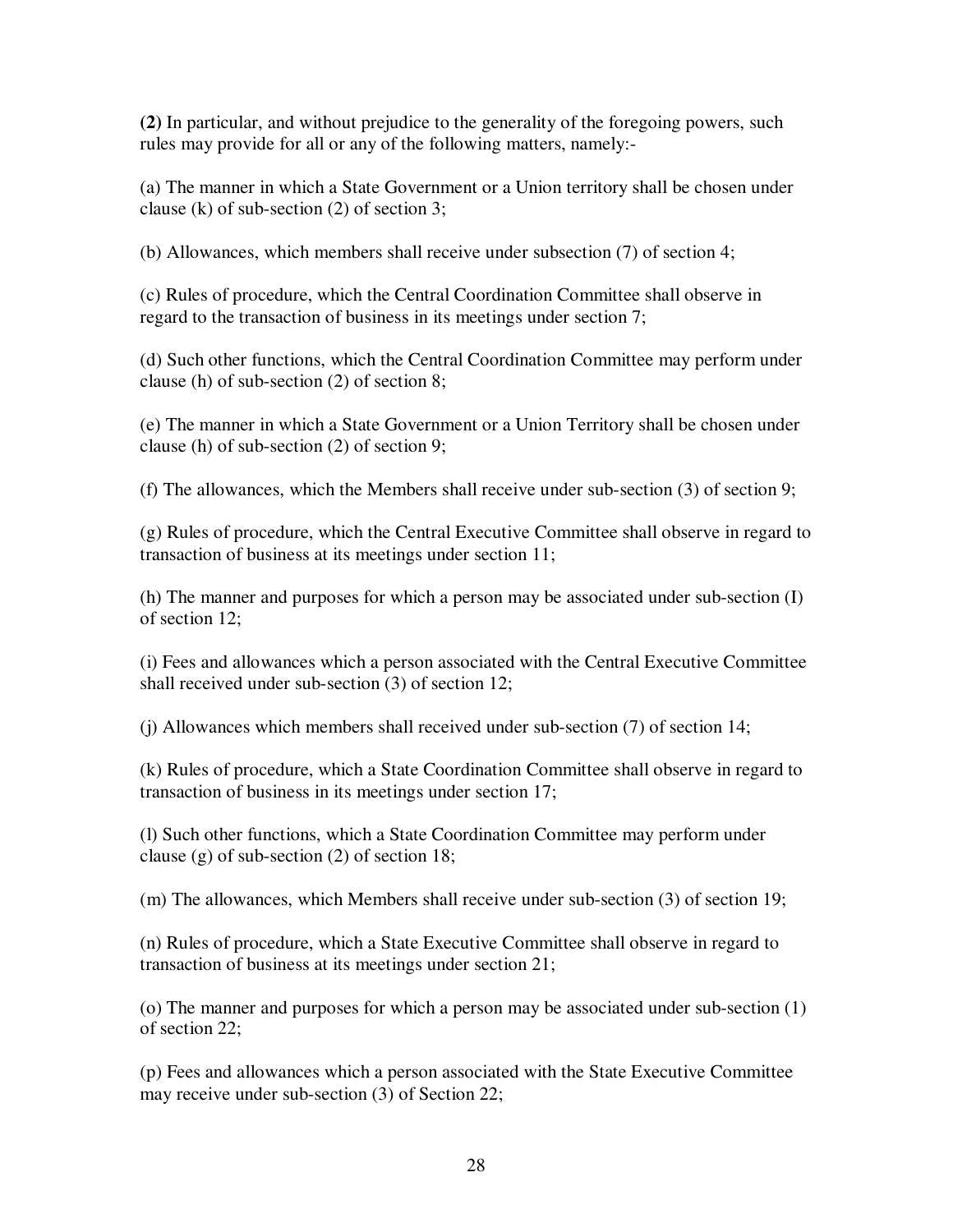(q) Information or return which the employer in every establishment should furnish and the Special Employment Exchange to which such information or return shall be furnished under sub-section (1) of section 34;

(r) The form and the manner in which record shall be maintained by an employer under sub-section (1) of section 37;

(s) The form and manner in which an application shall be made under sub-section (1) of section 52:

(t) The manner in which an order of refusal shall be communicated under sub-section (2) of section 52;

(u) Facilities or standards required to be provided or maintained under sub-section (3) of section 52:

(v) The period for which a certificate of registration shall be valid under clause (a) of subsection (4) of section 52;

(w) The form in which and conditions subject to which a certificate of registration shall be granted under clause (c) of sub-section (4) of section 52;

(x) Period within which an appeal shall lie under sub-section (1) of section 54;

(y) The manner in which an institution for persons with severe disabilities shall be maintained and conditions which have to be satisfied under sub-section (3) of section 56;

(z) The salary, allowances and other terms and conditions of service of the Chief Commissioner under sub-section (6) of section 57;

**(za)** the salary, allowances and other conditions of service of officers and employees under sub-section (6) of section 57;

**(zb)** intervals at which the Chief Commissioner shall report to the Central Government under clause (d) of section 58;

**(zc)** the salary, allowances and other terms and conditions of service of the Commissioner under sub-section (3) of section 60;

**(zd)** the salary, allowances and other conditions of service of officers and employees under sub-section (6) of section 60;

**(ze)** intervals within which the Commissioner shall report to the State Government under clause (d) of section 61;